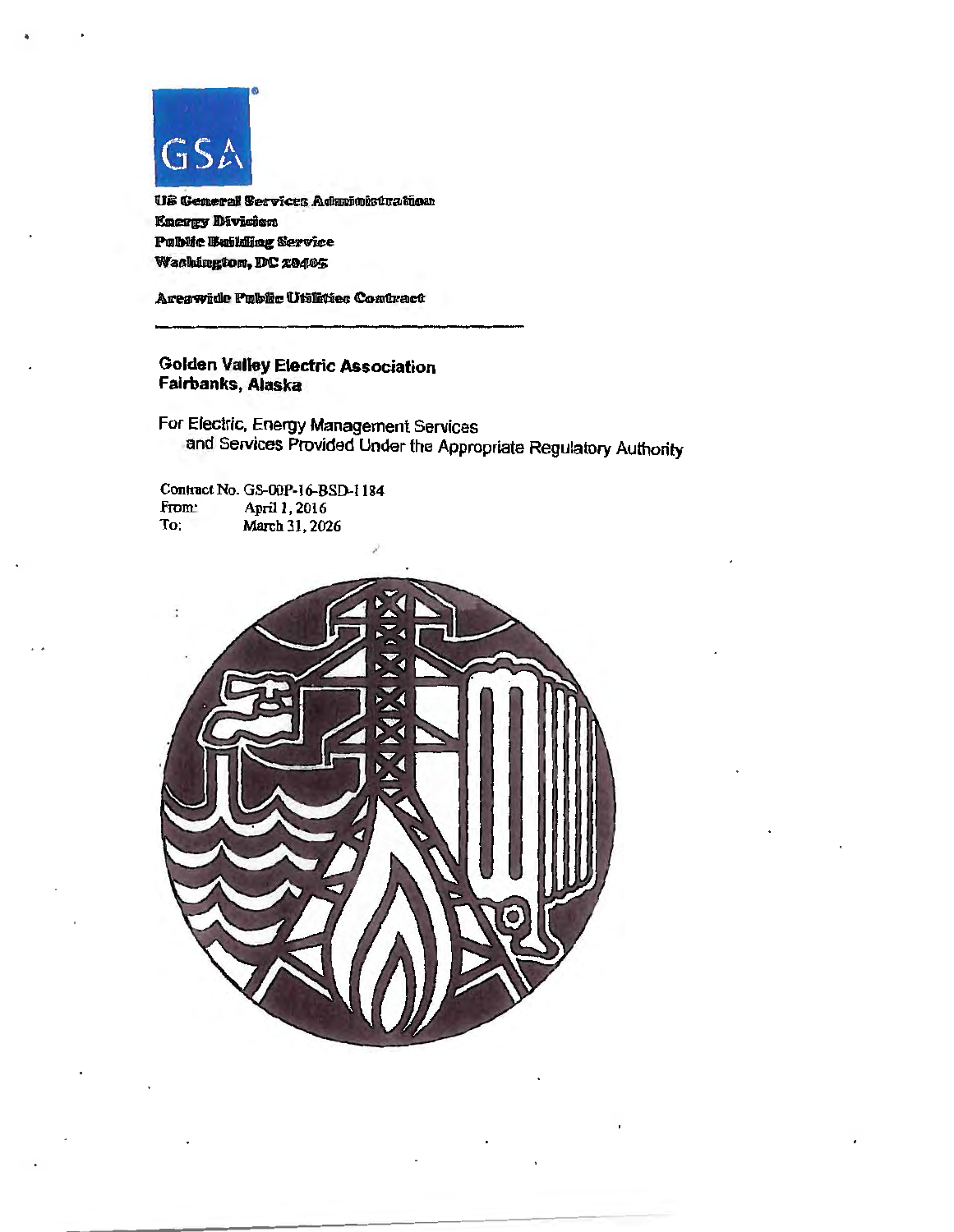Areawide Public Utility Contract

For

## Electric, Energy Management Services, and Services Provided under the Appropriate Regulatory Authority

## Contract No. GS-OOP-16-BSD-1184

between the

United States of America

and

## GOLDEN VALLEY ELECTRIC ASSOCIATION

for the

State of Alaska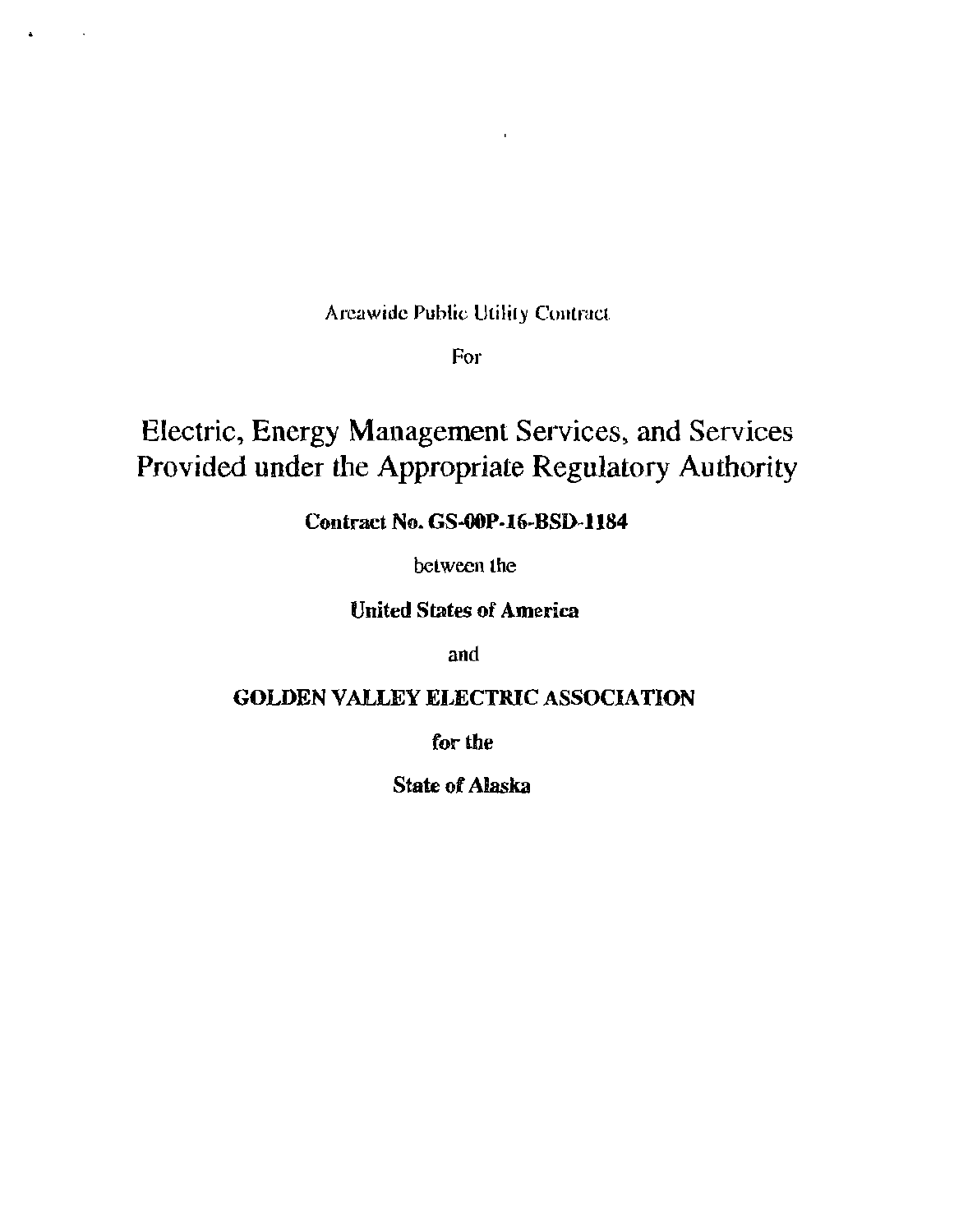## Negotiated Areawide Contract **No. GS-OOP-16-BSD-1184**  between the

## **United States of America**

#### and

## **GOLDEN VALLEY ELECTRIC ASSOCIATION**

## **TABLE OF CONTENTS**

## **Article**

### Page

| 4   | Authorization Procedure and Service Disconnections4       |           |  |
|-----|-----------------------------------------------------------|-----------|--|
| 5.  |                                                           |           |  |
| 6.  |                                                           |           |  |
| 7.  |                                                           |           |  |
|     |                                                           |           |  |
|     |                                                           |           |  |
|     |                                                           |           |  |
|     |                                                           |           |  |
|     |                                                           |           |  |
|     |                                                           |           |  |
| 14. |                                                           |           |  |
| 15. |                                                           |           |  |
|     |                                                           |           |  |
|     |                                                           |           |  |
|     |                                                           |           |  |
|     |                                                           |           |  |
|     |                                                           |           |  |
|     |                                                           |           |  |
|     | Authorization for Services Provided under the Appropriate |           |  |
|     |                                                           | Exhibit D |  |
|     |                                                           |           |  |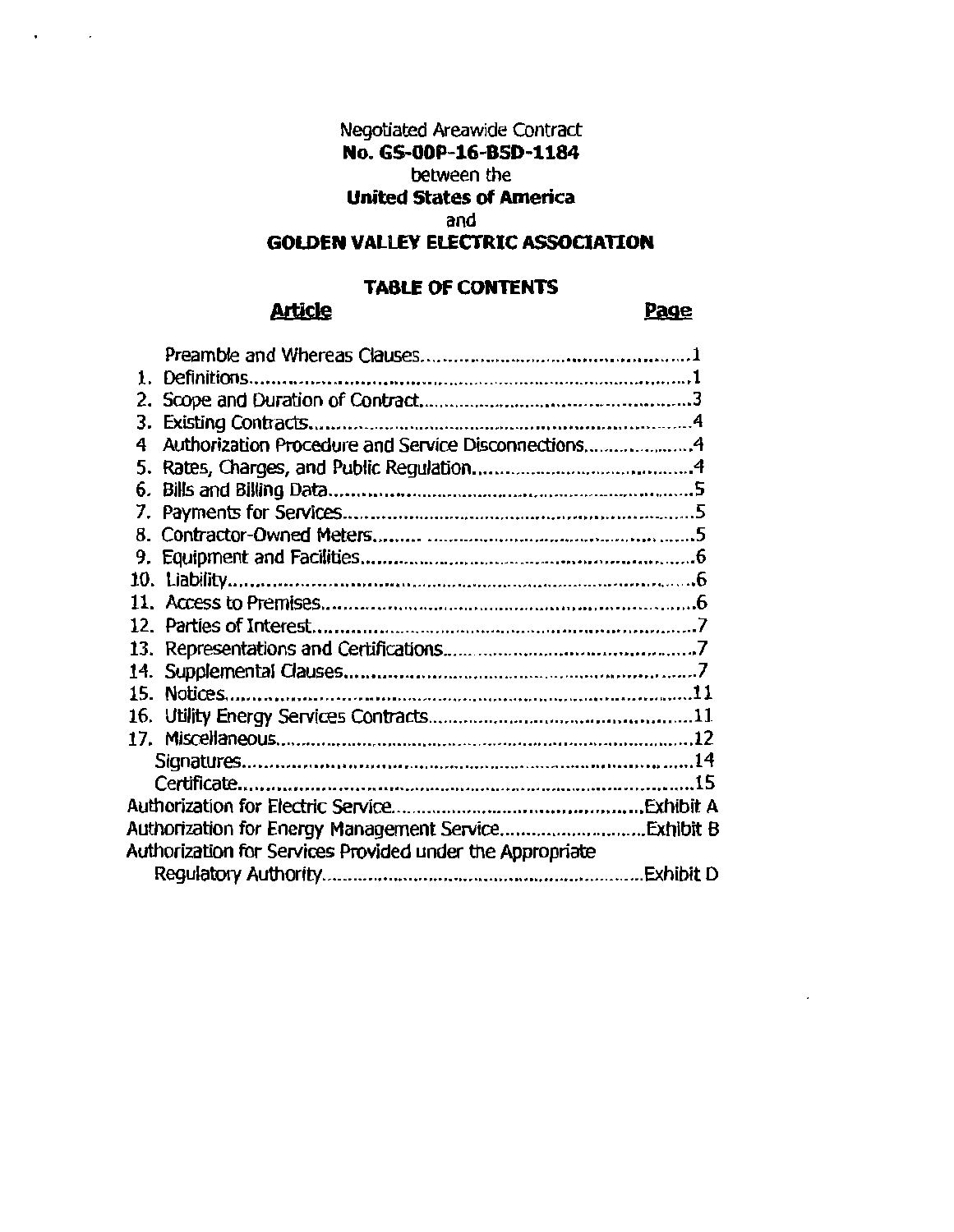#### NEGOTIATED AREAWIDE CONTRACT

#### No. **GS-OOP-16-BSD-1184**  BElWEEN THE

#### **UNITED STATES OF AMERICA**

#### AND

#### **GOLDEN VALLEY ELECTRIC ASSOCIATION**

THIS AREAWIDE CONTRACT FOR Electric, Energy Management Services and Services Provided Under The Appropriate Regulatory Authority is executed this 1st day of April, 2016, between the UNITED STATES OF AMERICA, acting through the Administrator of General Services (hereinafter referred to as the "Goyernment"), pursuant to the authority contained in Section 201(a) of the Federal Property and Administrative Services Act of 1949, as amended, 40 U.S.C. 501(b)(1), and, GOLDEN VALLEY ELECTRIC ASSOQATION, a corporation organized and existing under the laws of the State of Alaska, and having its pnncipal office and place of business at 758 Illinois street, Fairbanks, Alaska 99707-1249 (hereinafter referred to as the "Contractor''):

WHEREAS, the Contractor is a public utility company that is governed by the State of Alaska Corporate By-laws and managed by a Board of Directors, hereinafter referred to collectively as the "Board";

WHEREAS, the Contractor now has on file with the Board all of its effective tariffs, rate schedules, riders, rules and regulatory terms and conditions of service, as applicable; and

WHEREAS, with some exceptions, the Government is generally required by Chapter 1 of Title 48 of the Federal Acquisition Regulation (FAR), 48 CFR 41.204, to enter into a bilateral contract for Electric, Energy Management Services and/or Services Provided Under the Appropriate Regulatory Authority at each Federal facility where the value of the Services provided is expected to exceed \$150,000 annually; and

WHEREAS, where the Government has an Areawide Contract in effect with a particular utility, then such service is normally to be procured thereunder; and

WHEREAS, the Government is now purchasing such electric, and/or energy management services from the Contractor under the Areawide Public Utilities Contract No. GS-OOP-06-BSD-0372 that expires on March 31, 2016, or under some other service arrangement; and

WHEREAS, the Contractor and the Government mutually desire that this Areawide Contract be used by the agencies of the Government in obtaining Electric, Energy Management Services and/or Services Provided under the Appropriate Regulatory Authority from the Contractor and to facilitate partnering arrangements as encouraged and authorized by 10 U.S.C. 2911-2918 and *42* U.5.C. 8256;and

NOW. THEREFORE, in consideration of the premises and mutual covenants herein contained, the parties hereby agree as follows:

#### **ARTICLE 1. DEFINITIONS.**

**1.1.** As used in this Areawide Contract, the following terms have the meaning as prescribed below:

(a) "Areawide Contract" means this master contract entered into between the Government and Contractor to cover the Service acquisitions of all Federal agencies in the franchised certificated service territory from Contractor for a period not to exceed ten {10} years.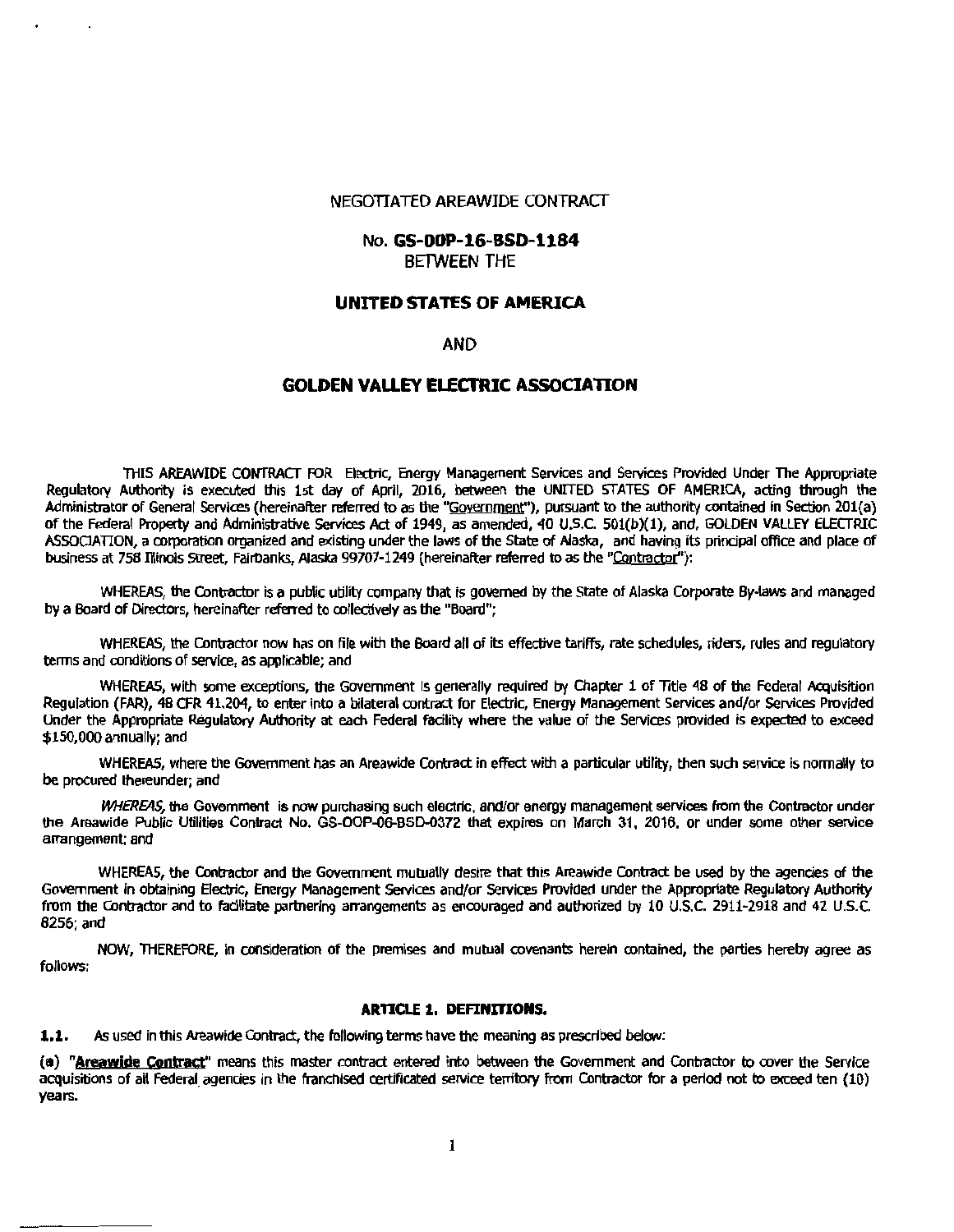(b) "Appropriate Requiatory Authority" means the State of Alaska Corporate By-laws and the Board of Directors and/or such other regulatory bodies as may have jurisdiction over the Contractor (hereinafter referred to collectively as the "Board").

(c) "Agency" means any Federal department, agency, or independent establishment in the executive branch of the Government, any establishment in the legislative or judicial branches of the Federal Government, or any wholly/mixed ownership Government COfporatlon, as defined in the Government Corporation Control Act., a list of which Agencies may be found at ADM 4800.2E on the General Services Administration website.

(d) "Ordering Agency" means any Agency that enters into a bilaterally executed Authorization for procurement of Electric, Energy Management Services and/or Services Provided Under The Appropriate Regulatory Authority under this Areawide Contract.

(e) "Authorization" means an order form used to acquire Services under this Areawide Contract (see Exhibit "A" AUTHORIZATION FOR ELECTRIC SERVICE, Exhibit "B" AUTHORIZATION FOR ENERGY MANAGEMENT SERVICE, and Exhibit "D" AUTHORIZATION FOR THE PROVISION OF SERVICES PROVIDED UNDER THE APPROPRIATE REGULATORY AUTHORITY) annexed hereto;

(f) "Termination Authorization" means an order form used to discontinue or disconnect Services under this Areawide Contract (see Exhibit "A" AUTHORIZATION FOR ELECTRIC SERVICE, Exhibit "B" AUTHORIZATION FOR ENERGY MANAGEMENT SERVICE, and Exhibit "O" AUTHORIZATION FOR THE PROVISION OF SERVICES PROVIDED UNDER THE APPROPRIATE REGULATORY AUTHORITY);

(g) "Service(s)" means any electric, energy management services and/or services provided under the Appropriate Regulatory Authority that are generally available from the Contractor pursuant to Contractor's Tariffs or the Contractor's Terms and Conditions, whichever is applicable.

(h) "Electric Service" means regulated electric commodities, transmission, distribution, and/or related services.

(i) "Energy Conservation Measure" means any specific energy related or water service intended to provide energy savings and/or demand reduction in Federal facilities (Reference Article 18 herein).

(f) "Energy Management Service (EMS)" measure means any project that reduces and/or manages energy demand in a facility as 'Well as energy audits and any ancillary services necessary to ensure the proper operation of the energy conservation measure. Such measures include, but are not limited to, operating and maintenance and commissioning services (Energy Conservation Measure and Demand Side Management Measure are considered equivalent terms.) To be considered an EMS measure, the measure must satisfy all of the rollowing requirements:

- 1. The EMS measure must produce measurable energy reductions or measurable amounts of controlled energy and/or water use;
- 2. The EMS measure must be directly related to the use of energy or directly control the use of energy or water;
- 3. The preponderance of work covered by the EMS measure (measured in dollars) must be for items 1 and 2 above; and
- 4. The EMS measure must be an improvement to real property or any action that is necessary to ensure the functionality of the EMS measure.

(k) "Contractor's Tariffs" means State Regulatory *Body* utility service tariffs, and lndudes rate schedules, riders, rules, regulations, and regulated terms and conditions of service as may be modified, amended or supplemented by the Contractor from time to time and, approved by the Board.

(I) "Contractor's Terms and Conditions" for this Areawide Contract, means the generic terms, conditions, policies, procedures, payment terms established by the Contractor for those services that are provided pursuant to this Contract, and as such, may be modified, amended, or supplemented by the Contractor from time to time, that are under the Board's jurisdiction, but are not required to be approved by the Board and/or not specifically subject to Board approval before they take effect. The definition of "Terms and Conditions" shall not Include price-related matters or contract terms developed for specific Authorizations.

(m) "Connection Charge" means a Contractor's charge for facilities on the Contractor's side of the delivery point which facilities (1) are required to make connections with the nearest point of supply and (2) are in accordance with the Contractor's Tariffs and the Board's rules and regulations, installed, owned, maintained and operated by the Contractor.

(n) "Class of Service" or "Service Classification" means those categories of service established in the Contractor's Tariff as filed with the Board.

(o) "Extension Fee" means a Contractor's charge for facilities on the Contrator's side of the delivery point which facilities (1) are required to make connections with the nearest point of supply and (2) are, in accordance with the Terms of Service, installed, owned, maintained and operated by the Contractor.

#### (p) "Hazardous Materials" means

- i. those substances defined as "hazardous substances" pursuant to Section 101(14) of the Comprehensive Environmental Response, Compensation and Uabiflty Act of 1980, as amended by the Superfund Amendments and Reauthorization Act of 1986 (42 u.s.c. Sections 9601 et seq.);
- II. those substances designated as a "hazardous substance" pursuant to Section 311(b)(2)(A) or as *a* "toxic pollutant" pursuant to Section  $307(a)(1)$  of the Clean Water Act  $(33$  U.S.C. Sections 1251 et seq.);
- iii. those substances defined as "hazardous materials" pursuant to Section 103 of the Hazardous Materials Transportation Act (49 U.S.C. Sections 1801 et seq.);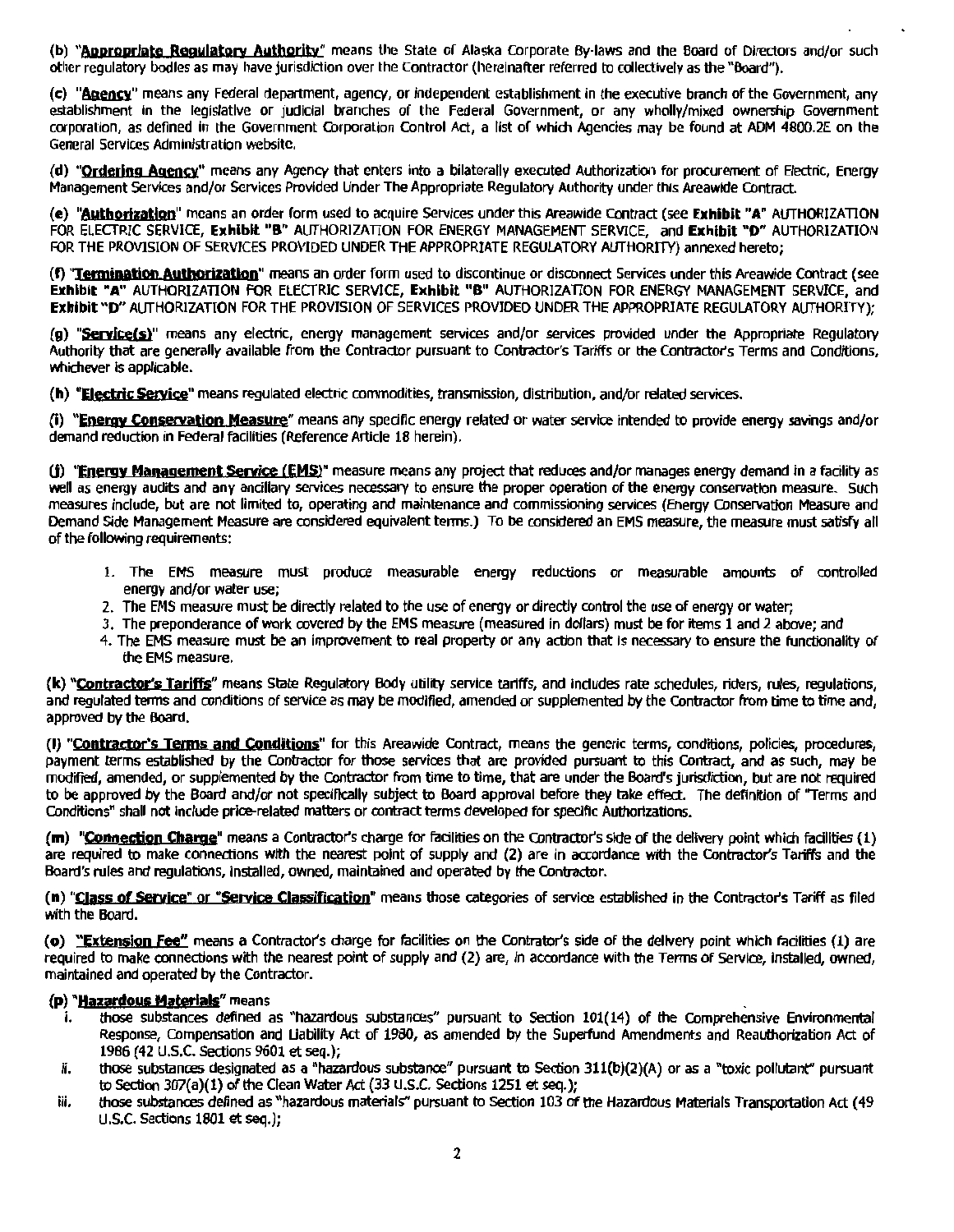- Iv. those substances regulated as a "chemical substance or mixture" or as an "imminently hazardous chemical substance or mixture" pursuant to Section 6 or 7 of the Toxic Substances Control Act (15 U.S.C. Sections 2601 et seq.);
- v. those substances defined as "contaminants" pursuant to Section 1401 of the Safe Drinking Water Act (42 U.S.C. Sections 300f et seq.), if present in excess of permissible levels:
- vi. those substances regulated pursuant to the Oil Pollution Act of 1990 (33 U.S.C. Sections 2701 et seq.);<br>vii. those substances defined as a "pesticide" pursuant to Section 2(u) of the Federal Insecticide. Fungicid
- those substances defined as a "pesticide" pursuant to Section 2(u) of the Federal Insecticide, Fungicide, and Rodenticide Act as amended by the Federal Environmental Pesticide Control Act of 1972 and by the Federal Pesticide Act of 1978 (7 U.S.C. Sections 136 et seq.);
- viii. those substances defined as a "source", "special nuclear" or "by-product" material pursuant to Section 11 of the Atomic Energy Act of 1954 (42 U.S.C. Section 2014 et seq.);
- ix. those substances defined as "residual radioactive material" in Section 101 of the Uranium Mill Tailings Radiation Control Act of 1978 (42 U.S.C. Sections 7901 et seq.);
- x. those substances defined as "toxic materials'' or "harmful physical agents" pursuant to Section 6 of the Occupational Safety and Health Act (29 U.S.C. Section 651 et seq.);
- xi. those substances defined as "hazardous air pollutants" pursuant to Section 112(a}(6}, or "regulated substance" pursuant to Section 112(a)(2)(B) of the Clean Air Act (42 U.S.C. Sections 7401 et seq.);
- $xii$ . those substances defined as "extremely hazardous substances" pursuant to Section 302(a)(2) of the Emergency Planning & Community Right-to-Know Act of 1986 (42 U.S.C. Sections 11001 et seq.);
- xiii. those other hazardous substances, toxic pollutants, hazardous materials, chemical substances or mixtures, imminently hazardous chemical substances or mixtures, rontaminants, pesticides, source materials, special nudear materials, by-product materials, residual radioactive materials, toxic materials, harmful physical agents, air pollutants, regulated substances, or extremely hazardous substances defined in any regulations promulgated pursuant to any environmental Law, and
- xiv. all other contaminants, toxins, pollutants, hazardous substances, substances, materials and contaminants, polluted, toxic and hazardous materials, the use, disposition, possession or control of which is regulated by one or more Laws.

**(q) "Hazantous Wastes"** means those substances defined as "hazardous waste" pursuant to Section 1004(5) of the Resource, Conservation and Recovery Act (42 U.S.C. Section 6901 et seq.), and those other hazardous wastes defined in any regulations promulgated pursuant to any environmental law.

1.2. This Article is hereby expanded to include the additional definitions contained in FAR Clause 52.202-1, Definitions (MAY 2001), 48 C.F.R. 52.202-1, which are incorporated herein by reference.

#### **ARTICLE 2. SCOPE AND DURATION OF CONTRACT.**

2.1.This Areawide Contract shall be in effect on and after the 1st day of April, 2016 ("Effective Date''), and shall continue for a period of ten (10) years ("Term"), except that the Government, pursuant to the clause contained in FAR 52.249-2 (48 C.F.R. 52.249-2), tncorporated into this Areawide Contract under Article 14.1-34, or the Contractor, upon sixty (60) days written notice to the Government, and without liability to the Government or any Ordering Agency, may terminate this Areawide Contract. in whole or in part, when it is in their respective interest to do so, provided, however, that nelther the stated duration of this Areawide Contract nor any other termination of it, In whole or in part, pursuant to such incorporated clause, this Artide 2.1, or otherwise, shall be construed to affect any obligation for any payment, charge, rate, or other matter that may be imposed pursuant to the Contractor's Tariffs, rates, rules, regulations, riders, practices, or terms and conditions of Service as may be modified, amended, or supplemented by the Contractor and approved from time to time by the Board.

**2.2.** Authorizations may be executed under this Areawide Public Utility Contract at any time during the term of this Contract. The Areawide Public Utility Contract shall be for a term of ten (10) years. The term of any Authorization executed under this contract may be for a term of.up to ten (10) years, which tenn may extend beyond the tenn of this Areawide Public Utility Contract. Authorizations executed pursuant to the authority under 42 U.S.C. Section 8256 may be for a term of up to 25 years, as long as the other requirements of this Section are met, and the tenn may extend beyond the term of the Areawide Public utility Contract. Termination, modification or expiration of the Areawide Public Utility Contract shall not affect in any way any Authorizations previously entered into under this Contract.

**2.3.** The provisions of this Areawide Contract shall not apply to the Contractor's Service to any Agency until both the Ordering Agency and the Contractor execute a written Authorization for Electric, Energy Management Services and/or Services Provided Under The Appropriate Regulatory Authority. Upon bilateral execution of an Authorization, the Contractor agrees to furnish to the Ordering Agency, and the Ordering Agency agrees to purchase from the Contractor, the above noted Services for the installation(s) or facilities named in the Authorization pursuant to the tenns of this Areawide Contract.

**2.4.** Nothing in this Areawide Contract shall be construed as precluding the Ordering Agency and the Contractor from entering into an Authorization for negotiated rates or Service of a special nature, provided such negotiated rates or Service are In accordance With the rules and regulations of the Board, if applicable.

**2.5.** This Areawide Contract may be used by an Ordering Agency to obtain electric services that are offered by Contractor, as further described in 40 U.S.C. Section 591, to the extent It is applicable, (quoted here in relevant part): "A department, agency, or instrumentality of the Federal Government may not use amounts appropriated or made available by any law to purchase electricity in a manner inconsistent with State law governing the provision of electric utility service..."'.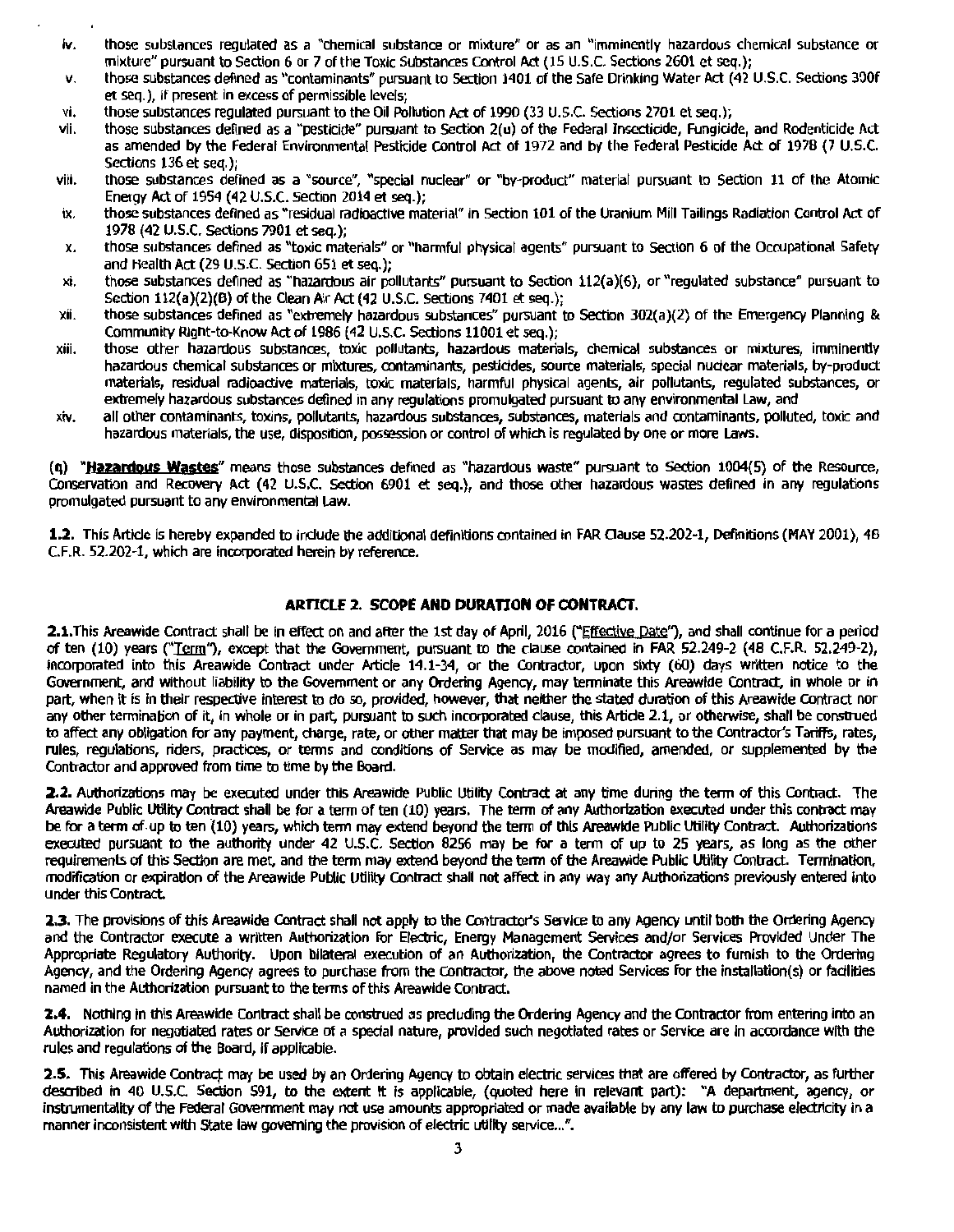2.6. To facilitate an Ordering Agency obtaining services under Contractor's standard agreements for utility service, an Exhibit "D" has been included in this Areawide Contract. This Exhibit."D" is designed so it also can be used by an Ordering Agency when a change requested by the Ordering Agency to Contractor's standard terms and conditions for utility service has been approved by the Appropriate Regulatory Authority.

#### ARTICLE 3. EXISTING CONTRACTS.

3.1. The parties agree that an Agency currently acquiring Service from the Contractor under a separate written contract may continue to do so until that contract expires or until such time as the Agency and the Contractor mutually agree to terminate that separate written contract and have such Service provided pursuant to this Areawide Contract by executing an appropriate Authorization or Authorizations.

3.2. Existing special rates and services of a special nature currently provided under a separate written contract may be continued under the Authorizations described in Article 3.1 if requested by the Ordering Agency and agreed upon by the Contractor.

#### ARTICLE 4. AUTHORIZATION PROCEDURE AND SERVICE DISCONNECTION.

4.1. To obtain or change Service under this Areawide Contract, the Ordering Agency shall complete the appropriate Authorization and forward it to the Contractor. Upon the request of the Ordering Agency, the Contractor shall endeavor to provide reasonable assistance to the Ordering Agency in selecting the service dasslfication which may be most favorable to the Ordering Agency. Upon execution of an Authorization by both the Contractor and the Ordering Agency, the date of initiation or change in Service shall be effective as of the date specified in the Authorization. An executed copy of the Authorization shall be transmitted by the Ordering Agency to GSA at the address provided in Artide 15.1.

4.2. During the Term of this Areawide Contract, effective Authorizations need not be amended, modified, or changed by an Ordering Agency to reflect changes in: accounting and appropriation data, the Contractor's Tartff, the Contractor's cost of purchased fuel, or the estimated annual cost of Service. Such changes are considered internal to the party involved. Where changes are required in effective Authorizations because of a change in the Service requirements of an Ordering Agency, an amended Authorization shall be mutually agreed upon and executed.

4.3. An Ordering Agency or the Contractor may discontinue Service provided pursuant to this Areawide Contract to a particular Federal facility or installation by delivering a written Termination Authorization to the other. Such discontinuance of Service by an Ordering Agency or the Contractor shall be in accordance with the terms of this Areawide Contract and the Contractor's Tariffs.

4.4. In the event the Areawide Contract is not renewed at the expiration of the contract term, any active authorizations for services shall be controlled by the Contract terms and conditions in effect at the time of award.

#### ARTICLE 5. RATES, CHARGES, AND PUBLIC REGULATION.

5.1. A complete listing of all Contractor's Tariffs, as amended, supplemented, modified and revised from time to time, is available to the Government and any Ordering Agency electronically at the Contractor's website accessible via http://www.gvea.com (Use Golden Valley Electric Association URL). I

5.2. Subject to the provisions of Article 2.3, all Electric, Energy Management Services and/or Services Provided Under The Appropriate Regulatory Authority purchased under this Areawide Contract, as well as any other action under this Areawide Contract shall be in accordance with, and subject to, the Contractor's Tariffs, except to the extent that same are preempted by Federal law. Throughout the Term of the Areawide Contract, the Government shall have full access to the Contractor's currently effective Tariffs. In the event the Contractor's Tariffs become inaccessible via the internet or the Ordering Agency does not have access to the internet, the Contractor agrees to provide newly effective or amended Tariffs in accordance With the Contractor's Tariff distribution practices, policies and procedures applicable to all customers.

5.3. If, during the Term of this Areawide Contract, the Board approves a change in rates for services specified in Authorizations in effect hereunder, the Contractor agrees to continue to furnish, and the Ordering Agency agrees to continue to pay for, those Services at the newly approved rates from and after the date such rates are made effective. As provided in Article 4.2, modification of any Authorization hereunder is not necessary to implement higher or lower rates.

5.4. The Contractor hereby represents and warrants to the Government that the Service rates available to any Ordering Agency hereunder shall at all times not exceed those available to any other customer served under the same Service Classification for the same or comparable service, under like conditions of use. Nothing herein shall require the Contractor to apply service rates that are Inapplicable to the Ordering Agency.

S.S. Reasonable written notice via an Authorization shall be given by the Ordering Agency to the Contractor, at the address provided in Article 15.2, of any material changes proposed in the volume or characteristic of utility services required by the Ordering Agency.

5.6. To the extent required by the Contractor's Tariffs, the Board's rules and regulations, or the Contractor's policies and practices applicable to all customers, and in accordance therewith, any necessary extension, alteration, relocation, or reinforcement of the Contractor's transmission or distribution lines, related special fadllties, Service arrangements, demand side management services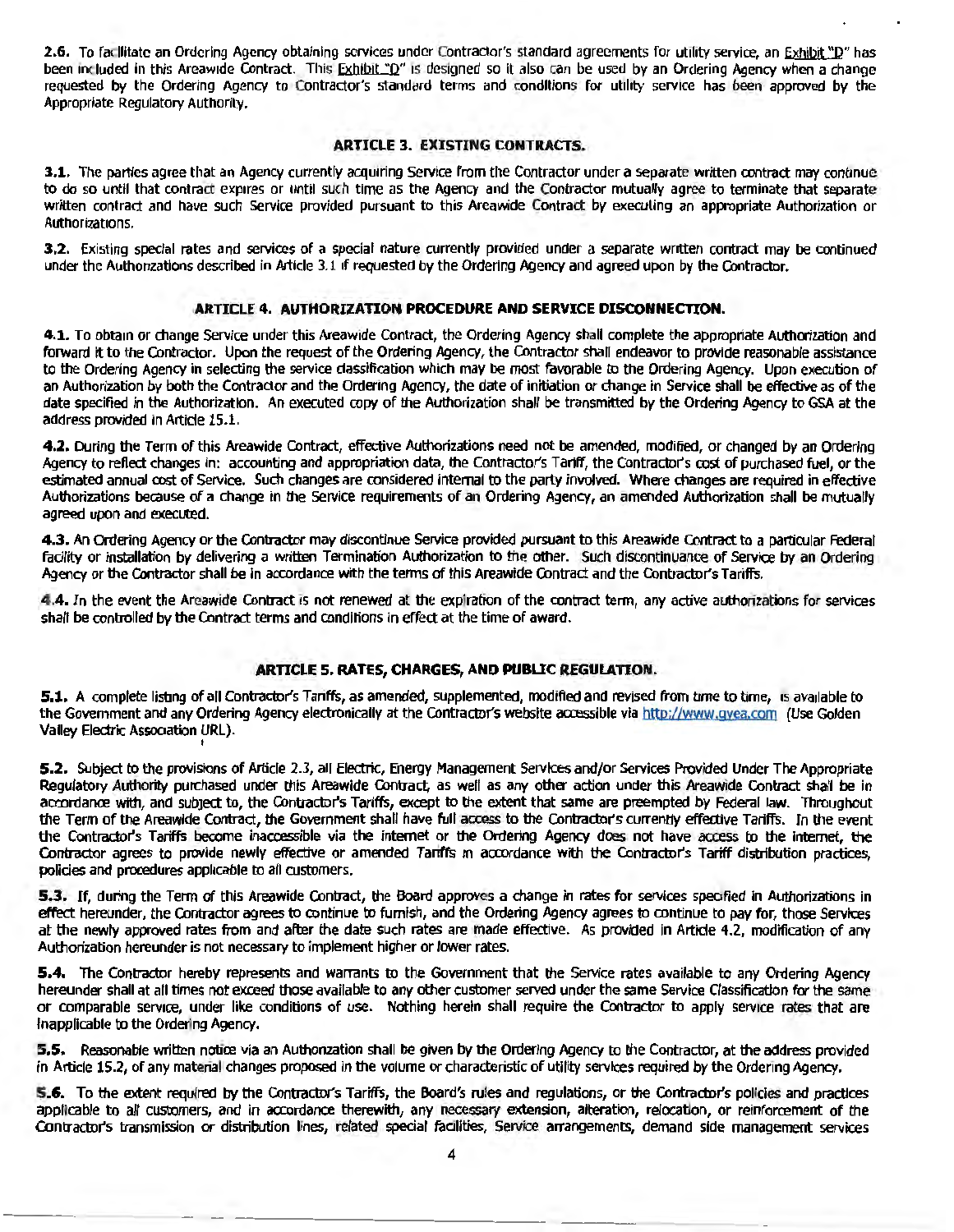(including any rebates to which the Ordering Agency may be entitled), energy audit services, or other Services required or requested by an Ordering Agency shall be provided and, as applicable, billed for, by the Contractor. To the extent available from the Contractor, the Contractor shall provide and, as applicable, bill for such technical assistance on or concerning an Ordering Agency's equipment (such as the inspection or repair of such equipment} as may be requested by such Ordering Agency. The charges for such technical assistance shall be calculated at the time the technical assistance is rendered, as mutually agreed upon by the Contractor and the Agency, and shall comply with Contractor's Tariffs, if applicable. The Authorization or any other agreement used to obtain and provide the matters, Services, or technical assistance described in this Artide 5.6 shall oontain Information descriptive of the matters, Services, or technical assistance required or requested, induding the amount of (or method to determine) any payment l'o be made by the Ordering Agency to the Contractor for the provision of said matters, Services, or technical assistance.

5.7. Any charges for matters or Services referenced in Article 5.6 hereof which are not established by the Contractor's Tariffs shall be subject to audit by the Ordering Agency prior to payment provided, however, that notwithstanding such right to audit, payment for the matters and Services referenced in Article 5.6 thereof shall not be unreasonably withheld or denied. The Contractor further warrants and represents to the Government that charges for the matters or Services referenced in Article 5.6 hereof will not exceed the charges billed to other customers of the Contractor served under the same Service Classification for like matters or Services provided under similar circumstances.

**5.8.** The requirements of the Disputes clause at FAR 52.233-1 are supplemented to provide that matters involving the interpretation of Contractor's Tariff(s) are subject to the jurisdiction and regulation of the utility rate commission having jurisdiction.

#### **ARTICLE 6. BIUS AND BILUNG DATA.**

**6.1.** The Electric, Energy Management Services and/or Services Provided Under The Appropriate Regulatory Authority supplied hereunder shall be billed to the Ordering Agency at the address specified in each Authorization. Bills shall be submitted in original only, unless otherwise specified in the Authorization. All bills shall contain such data as is required by the Board to substantiate the billing and such other reasonable and available data as may be requested by the Ordering Agency, provided that such other data are contained in bills provided to otner customers of the Contractor served under the same Service Classffication as the Ordering Agency.

#### **ARTICLE 7. PAYMENTS FOR SERVICES.**

7.1. Payments hereunder shall not be paid in advance of Services rendered. The Ordering Agency shall effect payment of all bills for regulated Services rendered under this Areawide Contract in accordance with the terms of the Contractor's Tariff. All bills are rendered as "net" bills which will be subject to a late payment charged of three percent (3%) of net bill when not paid within seventeen (17} days following the mailing of the bill provided, however, that any customer requesting an adjusted due date shall be allowed an additional period of time for payment of the net bill as hereinafter provided. Contractor may, at its option, forego the assessment of a late payment charge. Changes In the Contractor's Tariff provisions for the payment of bills shall supersede the provisions of this paragraph to the extent of the applicability of such changes.

**7.2.** The Ordering Agency will make Invoice payments for Services not subject to the direct oversight of the Board in accordance with the provisions of the FAR Subpart 52.232-25 (Article 14.1-16). The interest rate for late payments made pursuant to this clause shall be computed in acrordance with the Office of Management and Budget prompt payment regulations at 5 C.F.R. 1315.

**7.3.** Payments hereunder shall not normally be made in advance of services rendered in accordance with 48 C.F.R. Subpart 32.4, unless required by the Contractor's Tariff. The applicability of this provision is limited to connection charge and line extension payments specifically cited in the Contractor's Tariff.

**7.4.** Each payment made by Treasury check to the Contractor shall include the Contractor's bllling stub(s), or a Government or Ordering Agency payment document, that dearly and correctly lists all of the Contractor's account numbers to which the payment applies and the dollar amount applicable to each accoont. If payment Is by Electronic Funds Transfer either through the Automated Clearing House (ACH) or the Federal Reserve Wire Transfer System, the provisions of FAR Subpart 52.232-34 shall apply (See Article 14).

#### **ARTICLE 8. CONTRACTOR-OWNED METERS.**

**8.1.** Metering equipment of standard manufacture suitable to measure all utility services supplied by the Contractor hereunder shall be furnished, installed, calibrated and maintained by the Contractor at its expense. In the event any meter fails to register or registers Incorrectly, as detennined by the regulations of the Board, billing adjustments shall be made in accordance with such regulations.

**8.2.** The Contractor, so far as possible, shall read all meters monthly in accordance with the Contractor's Tariff and the Board's regulations.

**8.3.** Meters shall be inspected upon installation at no direct charge to the Ordering Agency. Subsequent inspection, periodic testing, repair, and replacement of meters shall be done in such place and manner as provided by the Board's regulations. Upon notice that a meter is falling to register correctly, the Contractor shall take immediate steps to effect replacement or repair. Ordering Agencies shall have the right to request a meter test in accordance with the procedures prescribed in the Board's regulations. The tests and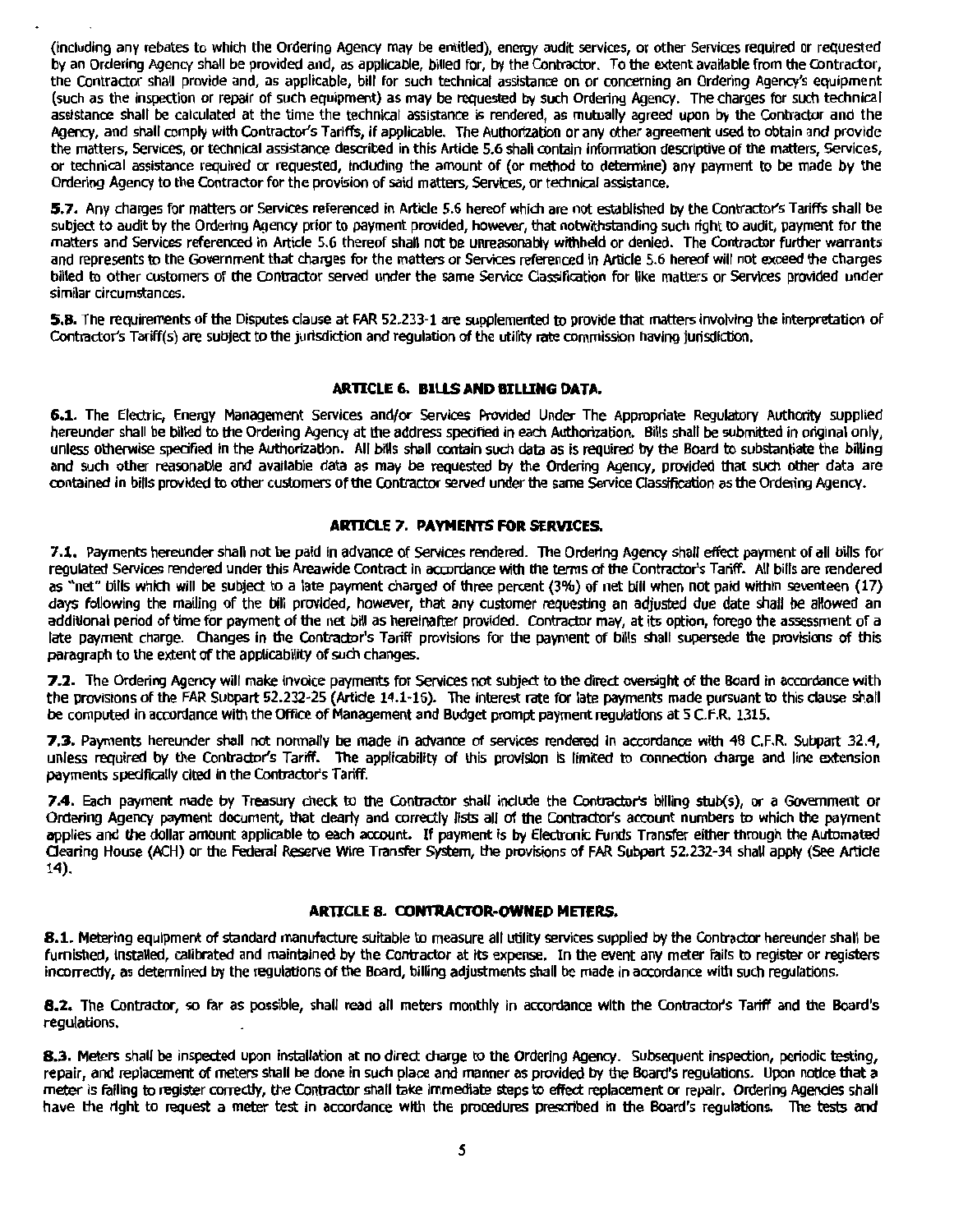appllcable meter accuracy standards are those set forth in the Board's regulations. The expense of meter tests shall be borne by the party designated as responsible therefore in the Board's regulations.

**8.4.** For the purposes of this Artide 8, references to meters shall apply only to Contractor-owned metering devices installed and maintained by the Contractor in accordance with Board guidelines for utility servtce(s). References to meters under this Artide shall not apply to meters that are to be installed by the Contractor at the request of an Ordering Agency, to be owned by the Government as a part of an Authorization for Energy Management Service or other Service.

#### **ARTICLE 9. EQUIPMENT AND FACILITIES.**

**9.1.** Subject to the provisions of Article 5.6 hereof, the responsibility for owning, furnishing, installing, and maintaining all equipment and facilities (other than meters) required to supply service at the delivery point(s) specified in an Authorization shall be determined in accordance with the Contractor's regulated Tariffs. The Ordering Agency shall provide, free of charge to the Contractor, mutually agreeable locations on its premises for the installation of meters and such other equipment furnished and owned by the Contractor and necessary to supply Service hereunder. The Contractor shall, at all times during the Term of this Areawide Contract, operate and maintain at its expense such equipment or facilities as for which it has responsibility in accordance with this Artide 9.1, and shall assume all taxes and other charges in connection therewith. Notwithstanding anything to the contrary in FAR 52.241-5 (Contractor's facirlties (FEB 1995)), to *the* extent required by the Contractor's Tariffs and the Board's rules and regulations, and in accordance thereof, such equipment and facilities as for which the Contractor has responsibility in accordance with this Article 9.1 shall be removed, or any underground equipment or facilities for which the Contractor has responsibility in accordance with this Article 9.1, such underground equipment or facilities may be abandoned, and in both *cases,* the Agency's premises restored, by the Contractor at its expense, within a reasonable time after discontinuance of service to the Ordering Agency.

**9.2.** All necessary rights-of-way, easements and such other rights necessary to permit the Contractor to perform under this Areawide Contract shall be obtained and the expense for same borne in accordance with the Contractor's Tariffs and the Board's rules and regulations.

#### **ARTICLE 10. LIABILITY.**

**10.1.** If the Government and/or an Ordering Agency has limited or restricted the Contractor's right of access under Artide 11 and thereby interfered with the Contractor's ability to supply service or to correct dangerous situations which are a threat to public safety, the Government shall be responsible for any liability resulting from such restricted or limited access to the extent permitted by law and authorized by appropriations. This Article (10.1) shall not be construed to limit the Government's liability under applicable law.

**10.2.** The Contractor's liability to the Government and to any Ordering Agency for any failure to supply Service, for any interruptions in Service, and for any irregular or defective Service shall be determined in accordance with the Contractor's Tariffs.

**10.3.** Except as provided above, and in accordance with the Contractor's Tariff and Terms and Conditions of Service, the Government shall not be liable for damage or injury *to* any person or property, including death, occasioned solely by the Contractor's, Its employees' or agents' negligent installation, use, operation or intentional misuse of the Contractor's equipment or facilities.

**10.4.** In accordance with the Contractor's Tariff and/or Tenns and Conditions of Service, neither the Contractor nor Its employees or agents, shall be liable for damage or injury to any person or property, including death, occasioned solely by the negligent installation, use, operation or intentional misuse of Contractor's equipment or facilities by the Government, its employees or agents.

10.5. The Contractor shall not be liable for incidents arising out of or in any way connected with the violation or compliance with any local, state or federal environmental law or regulation resulting from pre-existing conditions at a Government job slte, release or spill of any pre-existing Hazardous Materials or Hazardous Waste, or out of the management and disposal of any pre-existing contaminated soils or ground water, hazardous or non-hazardous, removed from the ground as a result of work performed by the Contractor.

**10.6.** The Government agrees to accept full responsibility for and bear all costs associated with pre-existing environmental liability. Responsibility for testing, abatement, remediation, and/or disposal of Hazardous Material, including, but not limited to, contaminated soil, lead paint, asbestos, fuel oil, or underground fuel oil tanks, shall remain with the Government. Where there is reason to suspect that Hazardous Material is present at the work site, or where Hazardous Material is encountered during the course of work being performed, the Contractor shall stop work, notify the Contracting Officer and Activity personnel, and request that the Government test the work site for such Hazardous Material and appropriately abate and dispose of such Hazardous Material. Once the work site has been cleared of all Hazardous Material, the Contractor shall resume work in that area.

#### **ARTICLE 11. ACCESS TO PREMISES.**

**11.1.** The Contractor shall have access to the premises served at all reasonable times during the Term ofany Exhibit executed under this Areawide Contract and for a reasonable period of time following its expiration or termination, whichever occurs earliest, to perform certain work, which shall include but not be limited to the following: for the purpose of reading meters, making installations, repairs,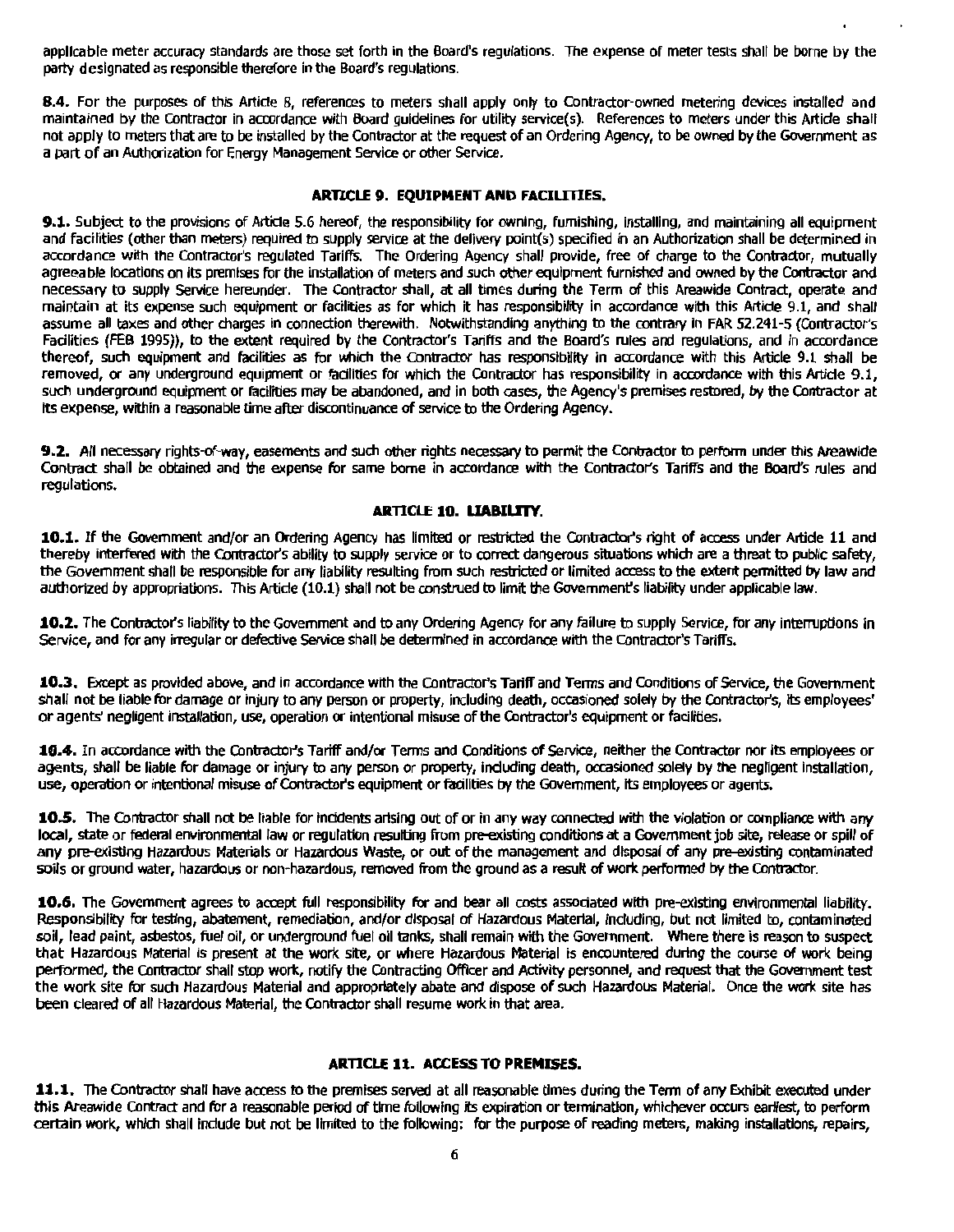or removals of the Contractor's equipment, or for any other proper purposes hereunder provided, however, that proper military or other governmental authority may limit or restrict such right of access in any manner considered by such authority to be reasonably necessary or advisable. However, any such limitation or restriction shall not be to the extent to prohibit the Contractor's ability to complete all work incident to the termination or expiration of this Areawide Contract.

#### ARTICLE 12. PARTIES OF INTEREST.

12.1. This Areawide Contract shall be binding upon and inure to the benefit of the successors, legal representatives, and assignees of the respective parties hereto.

12.2. When the Contractor becomes aware that a change in ownership or company name has occurred, or is certain to occur, the Contractor shall notify the Contracting Officer at the address provided in Article 15.1 not later than thirty (30) days after the effectiveness of any such ownership or name change. In the event the contractor fails to make the notification required by this Article 12.2, the Govemment cannot guarantee the timely payment of outstanding invoices in accordance with the provisions of Article 7.1; however, the Government shall be responsible for all payments related to the Services provided by the Contractor hereunder.

#### ARTICLE 13. REPRESENTATIONS AND CERTIFICATIONS.

13.1. This Areawide Contract incorporates by reference the representations and certifications made by the Contractor which shall be filed annually electronically al www.sam.gov.

13.2. Contractor represents that the following persons are currently authorized to negotiate and execute on its behalf with the U.S. Government in connection with this Areawide Contract: (list names, titles, and telephone numbers ofthe authorized negotiators):

- 1. Nancy L. Lee, Purchasing & Facilities Manager, (907) 458-5854, nll@gyea.com
- 2. Ron Woolf, Vice President of Finance & CFO, 907-458-5803, rewoolf@gvea.com

Contractor reserves the right to amend the above-list of persons at any time by delivering written notice to the Government at the address provided in Artide 15.1.

#### ARTICLE 14. SUPPLEMENTAL CLAUSES.

14.1. 52.252-2 Clauses Incorporated by Reference. (FEB 1998)

This Areawide Contract incorporates one or more clauses by reference, with the same force and effect as if they were given in full text. Upon request, the Contracting Officer will make their full text available. The offeror is cautioned that the listed provisions and clauses may include blocks that must be completed by the contractor and/or submitted with its documentation. In lieu of submitting the full text of those provisions and clauses, the contractor may identify the provision and/or clause by paragraph identifier and provide the appropriate information with its documentation. Also, the full text of a clause may be accessed electronically at this/these address(es): http//:www.arnet.gov

|     | far ref   | Federal Acquisition Regulation                                                                        |
|-----|-----------|-------------------------------------------------------------------------------------------------------|
| 1.  | 52.203-3  | <b>GRATUITTES (APR 1984)</b>                                                                          |
| 2.  | 52.203-5  | COVENANT AGAINST CONTINGENT FEES (MAY 2014)                                                           |
| 3.  | 52.203-6  | RESTRICTIONS ON SUBCONTRACTOR SALES TO THE GOVERNMENT (SEPT 2006)                                     |
| 4.  | 52.203-7  | ANTI-KICKBACK PROCEDURES (MAY 2014)                                                                   |
| 5.  | 52.203-8  | CANCELLATION, RESCISSION, AND RECOVERY OF FUNDS FOR ILLEGAL OR IMPROPER<br><b>ACTIVITY (MAY 2014)</b> |
| 6.  | 52.203-10 | PRICE OR FEE ADJUSTMENT FOR ILLEGAL OR IMPROPER ACTIVITY (MAY 2014)                                   |
| 7.  | 52.203-11 | CERTIFICATION AND DISCLOSURE REGARDING PAYMENTS TO INFLUENCE CERTAIN                                  |
|     |           | FEDERAL TRANSACTIONS (SEPT 2007)                                                                      |
| 8   | 52.203-12 | LIMITATION ON PAYMENTS TO INFLUENCE CERTAIN FEDERAL TRANSACTIONS                                      |
|     |           | (0CT 2010)                                                                                            |
| 9.  | 52.204-4  | PRINTED OR COPIED DOUBLE-SIDED ON RECYCLED PAPER (MAY 2011)                                           |
| 10. | 52.204-5  | WOMEN-OWNED BUSINESS (OTHER THAN SMALL BUSINESS) (MAY 1999)                                           |
| 11. | 52.204-9  | PERSONAL IDENTITY VERIFICATION OF CONTRACTOR PERSONNEL (JAN 2011)1,2                                  |
| 12. | 52.204-7  | CENTRAL CONTRACTOR REGISTRATION (JUL 2013)                                                            |
| 13. | 52.209-6  | PROTECTING THE GOVERNMENT'S INTEREST WHEN SUBCONTRACTING WITH                                         |
|     |           | CONTRACTORS DEBARRED, SUSPENDED, OR PROPOSED FOR DEBARMENT (OCT 2015)                                 |
| 14, | 52.215-2  | AUDIT AND RECORDS-NEGOTIATION (OCT 2010) 1                                                            |
| 15. | 52.215-10 | PRICE REDUCTION FOR DEFECTIVE COST OR PRICING DATA (AUG 2011)1                                        |
| 16. | 52.215-12 | SUBCONTRACTOR COST OR PRICING DATA (OCT 2010)1                                                        |
| 17  | 52.215-14 | INTEGRITY OF UNIT PRICES (OCT 2010)1                                                                  |
| 18. | 52.215-20 | REQUIREMENTS FOR COST OR PRICING DATA OR INFORMATION OTHER THAN COST OR                               |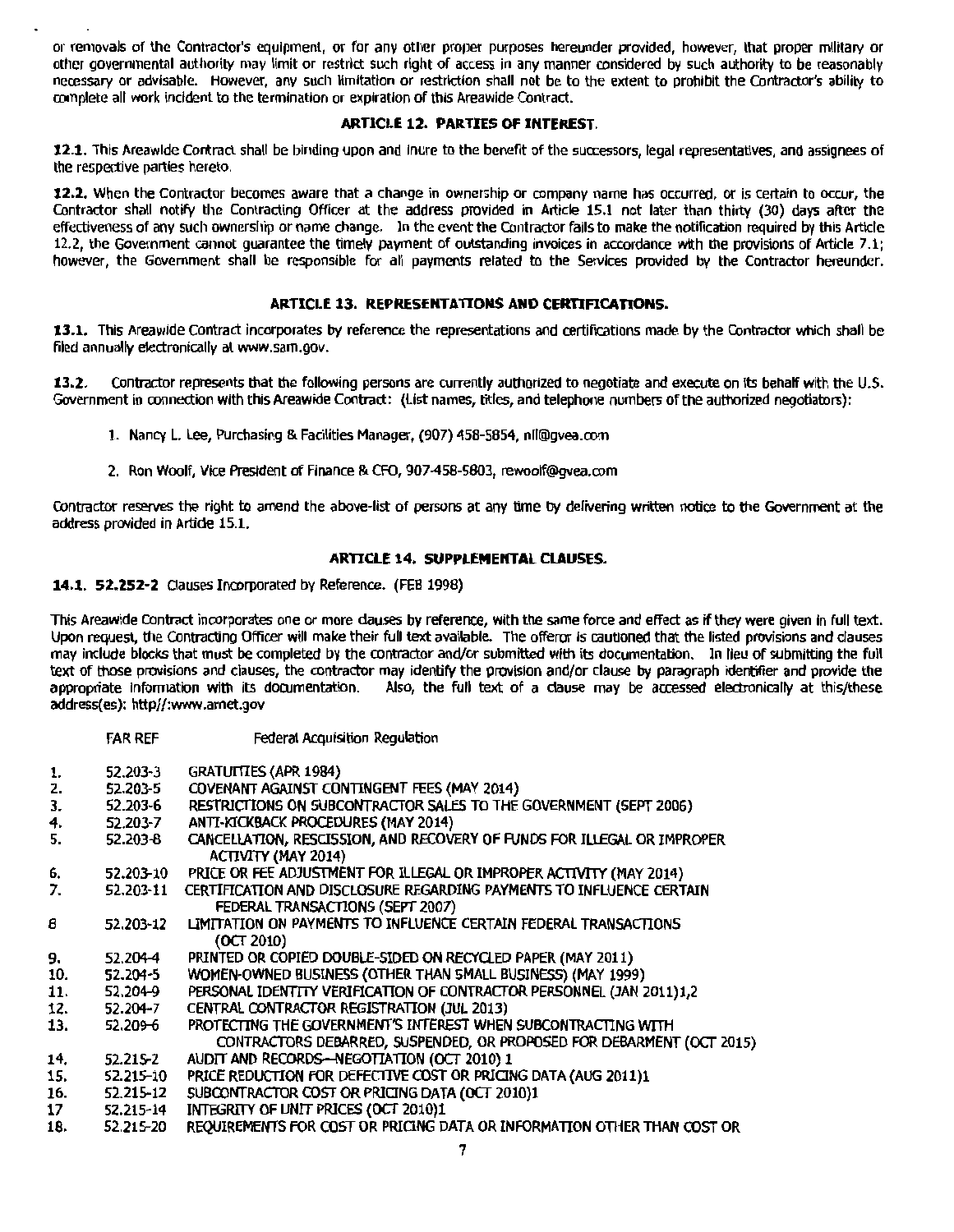|     |            | PRICING DATA (OCT 2010)1                                                         |
|-----|------------|----------------------------------------------------------------------------------|
| 19. | 52.219-8   | UTILIZATION OF SMALL BUSINESS CONCERNS (OCT 2014)                                |
| 20. | 52.222-3   | CONVICT LABOR (JUNE 2003)                                                        |
| 21. | 52,222-21  | PROHIBITION OF SEGREGATED FACILITIES (FEB 1999)                                  |
| 22. | 52.222-26  | EQUAL OPPORTUNITY (APR 2015)                                                     |
| 23. | 52.222-35  | EQUAL OPPORTUNITY FOR VETERANS (OCT 2015)                                        |
| 24. | 52.222-36  | AFFIRMATIVE ACTION FOR WORKERS WITH DISABILITIES (JUL 2014)                      |
| 25. | 52.222-37  | EMPLOYMENT REPORTS ON VETERANS (JUL 2014)                                        |
|     | 52.222-38  | COMPLIANCE WITH VETERANS' EMPLOYMENT REPORTING REQUIREMENTS                      |
| 26. |            |                                                                                  |
|     |            | (SEPT 2010)                                                                      |
| 27. | 52.222-50  | COMBATING TRAFFICKING IN PERSONS (MAR 2015)                                      |
| 28, | 52.222-54  | EMPLOYMENT ELIGIBILITY VERIFICATION (OCT 2015)                                   |
| 29. | 52.223-4   | RECOVERED MATERIAL CERTIFICATION (MAY 2008)1                                     |
| 30. | 52.223-5   | POLLUTION PREVENTION AND RIGHT-TO-KNOW INFORMATION (MAY 2011)                    |
| 31. | 52.223-6   | DRUG-FREE WORKPLACE (MAY 2001)                                                   |
| 32. | 52.223-9   | ESTIMATE OF PERCENTAGE OF RECOVERED MATERIAL CONTENT FOR EPA-                    |
|     |            | DESIGNATED ITEMS (MAY 2008)1,3                                                   |
| 33. | 52.223-15  | ENERGY EFFICIENCY IN ENERGY-CONSUMING PRODUCTS (DEC 2007) 1                      |
| 34. | 52.223-17  | AFFIRMATIVE PROCUREMENT OF EPA-DESIGNATED ITEMS IN SERVICE AND                   |
|     |            | CONSTRUCTION CONTRACTS (MAY 2008)1                                               |
| 35. | 52.225-13  | RESTRICTIONS ON CERTAIN FOREIGN PURCHASES (JUNE 2008)                            |
|     |            |                                                                                  |
| 36. | 52.232-11  | EXTRAS (APR 1984)                                                                |
| 37. | 52.232-17  | INTEREST (MAY 2014)                                                              |
| 38. | 52.232-18  | AVAILABILITY OF FUNDS (APR 1984)                                                 |
| 39. | 52.232.19  | AVAILABILITY OF FUNDS FOR THE NEXT FISCAL YEAR (APR 1984)4                       |
| 40. | 52.232-23  | ASSIGNMENT OF CLAIMS (MAY 2014)                                                  |
| 41. | 52.232-25  | PROMPT PAYMENT (JUL 2013)1                                                       |
| 42. | 52.232-33  | PAYMENT BY ELECTRONIC FUNDS TRANSFER-CENTRAL CONTRACTOR                          |
|     |            | <b>REGISTRATION (JUL 2013)</b>                                                   |
| 43. | 52.232-35  | DESIGNATION OF OFFICE FOR GOVERNMENT RECEIPT OF ELECTRONIC FUNDS                 |
|     |            | TRANSFER INFORMATION (JUL 2013) 1,2                                              |
| 44. | 52.232-36  | PAYMENT BY THIRD PARTY (MAY 2014) 2                                              |
| 45. |            | MULTIPLE PAYMENT ARRANGEMENTS (MAY 1999)                                         |
|     | 52.232-37  |                                                                                  |
| 46. | 52.233-1   | DISPUTES (MAY 2014)                                                              |
| 47. | 52.233-4   | APPLICABLE LAW FOR BREACH OF CONTRACT CLAIM (OCT 2004)                           |
| 48. | 52.236-9   | PROTECTION OF EXISTING VEGETATION, STRUCTURES, EQUIPMENT, UTILITIES, AND         |
|     |            | IMPROVEMENTS (APR 1984)                                                          |
| 49. | 52.237-2   | PROTECTION OF GOVERNMENT BUILDINGS, EQUIPMENT, AND VEGETATION                    |
|     |            | (APR 1984)                                                                       |
| 50. | 52.241-2   | ORDER OF PRECEDENCE-UTILITIES (FEB 1995)                                         |
| 51. | 52.241-3   | SCOPE AND DURATION OF CONTRACT (FEB 1995)4                                       |
| 52. | 52.241-4   | CHANGE IN CLASS OF SERVICE (FEB 1995)                                            |
| 53. | 52.241-5   | CONTRACTOR'S FACILITIES (FEB 1995)                                               |
| S4. | 52.241-6   | SERVICE PROVISIONS (FEB 1995)4                                                   |
| 55. | 52.241-7   | CHANGE IN RATES OR TERMS AND CONDITIONS OF SERVICE FOR REGULATED                 |
|     |            |                                                                                  |
|     |            | SERVICES (FEB 1995)                                                              |
| 56. | 52.241-8   | CHANGE IN RATES OR TERMS AND CONDITIONS OF SERVICE FOR UNREGULATED               |
|     |            | <b>SERVICES (FEB 1995) 1,3</b>                                                   |
| 57. | 52.241-9   | CONNECTION CHARGE (FEB 1995) 2,3                                                 |
| 58. | 52.241-9   | CONNECTION CHARGE (ALT I) (FEB 1995)2,3                                          |
| 59. | 52.241-10  | TERMINATION LIABILITY (FEB 1995)2,3                                              |
| 60. | 52,241-12  | NONREFUNDABLE, NONRECURRING SERVICE CHARGE (FEB 1995) 2,3                        |
| 61. | 52.242-13  | BANKRUPTCY (JULY 1995)                                                           |
| 62. | 52.243-1   | CHANGES-FIXED PRICE (AUG 1987)                                                   |
| 63. | 52.244-5   | COMPETITION IN SUBCONTRACTING (DEC 1996)1                                        |
| 64. | 52.244-6   | SUBCONTRACTS FOR COMMERCIAL ITEMS (OCT 2015)                                     |
| 65. | 52.246-25  | LIMITATION OF LIABILITY-SERVICES (FEB 1997)                                      |
|     |            |                                                                                  |
| 66. | 52.248-1   | VALUE ENGINEERING (ALT I) (OCT 2010)1                                            |
| 67. | 52.249-4   | TERMINATION FOR CONVENIENCE OF THE GOVERNMENT (SERVICES) (SHORT FORM)            |
|     |            | (APR 1984)                                                                       |
| 68. | 52.249-8   | DEFAULT (FIXED-PRICE SUPPLY AND SERVICE) (APR 1984) 1                            |
| 69. |            | 552.241-70 AVAILABILITY OF FUNDS FOR THE NEXT FISCAL YEAR OR QUARTER (SEPT 2010) |
| 70. | 552.241-71 | DISPUTES (UTILITY CONTRACTS) (AUG 2010)                                          |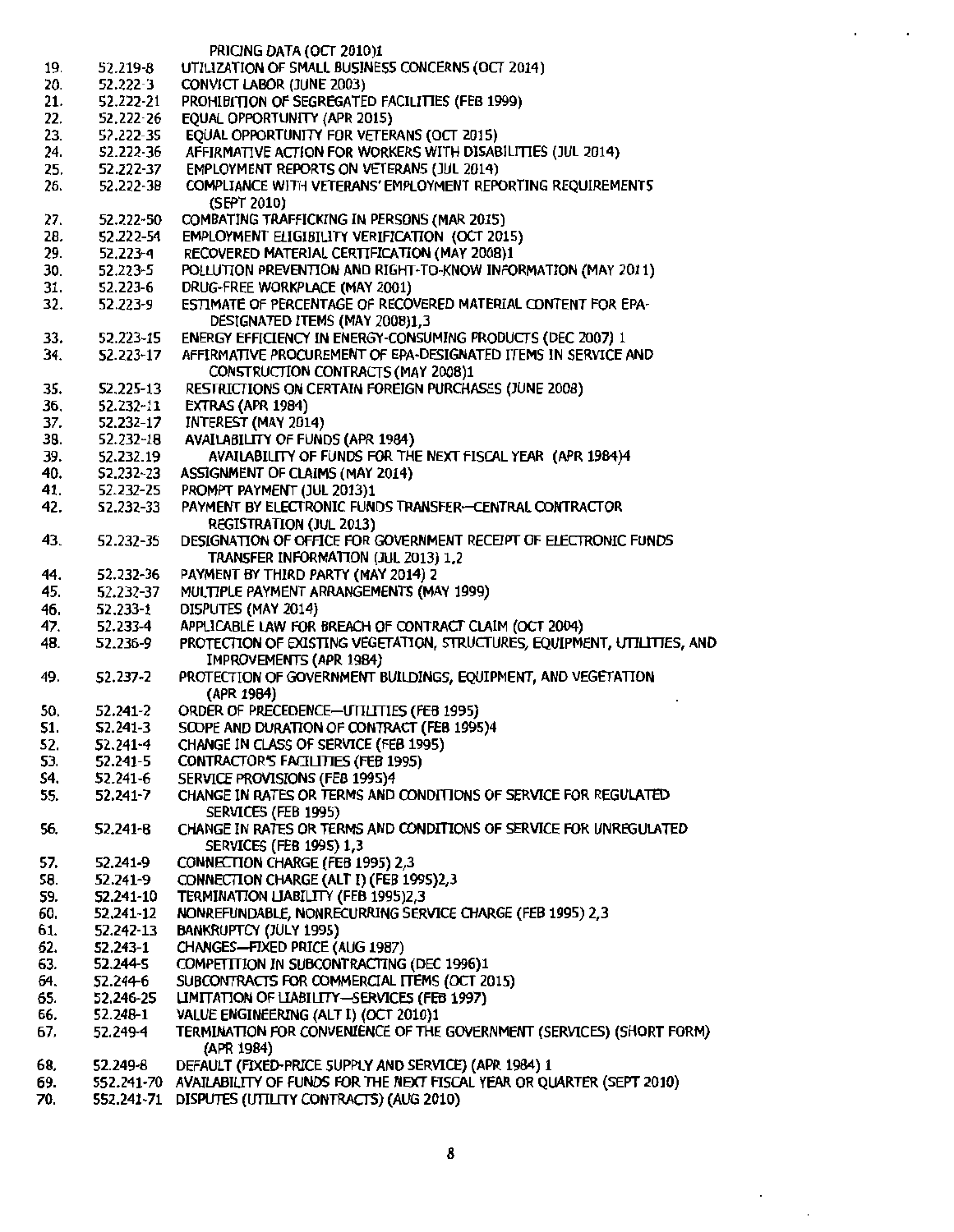1 JNDlCATES THAT THE CLAUSE APPLIES TO THE ENERGY MANAGEMENT AUTHORIZATION AND ONLY TO THE EXTENT THAT THE CONTRACTING OFFICER OF THE DELIVERY ORDER DETERMINES THAT THE CLAUSE IS NECESSARY FOR EFFIOENT CONTRACT ADMINISTRATION.

2 INDICATES THAT THE CLAUSE APPLIES TO THE ELECTRIC SERVICE AUTHORIZATION ANO ONLY TO THE EXTENT THAT THE CONTRACTING OFFICER OF THE DELIVERY ORDER DETERMINES THAT THE CLAUSE JS NECESSARY FOR EFFICIENT CONTRACT ADMINISTRATION.

3 THE REFERENCED a.ALISE SHOULD BE INCLUDED IN FULL TEXT JN THE AUTHORIZATION FOR ELECTRIC SERVICE.

4 INDICATES THAT THE CLAUSE HAS BEEN INCLUDED WITHIN THE TEXT OF THE AREAWIDE CONTRACT ON A "SUBSTANTIALLV THE SAME" BASIS AS REQUIRED BY SUBPART 41.501(A) OF THE FEDERAL ACQUISITION REGULATIONS

Clauses marked with an asterisk (\*) are only applicable if checked on a Exhibit, and only to the work ordered on that Exhibit.

#### **14.2** Unregulated Services.

Pursuant to this Areawide Contract, the Contractor may provide energy related services that are not subject to rate and tariff regulations by the Board under a pre-approved alternative (FAR 52.241-8) that demonstrates the Contractor will provide these services under terms and conditions that are competitive and otherwise in the best interests of the Ordering Agency. If, as demonstrated by the Ordering Agency, the conditions for use of this pre-approved alternative cannot be satisfied, then the Ordering Agency should consider the requirement of the Competition in Contracting Act of 1984 and the extent to which a competitive acquisition process is required to select and award a contract for these unregulated services. If an Authorization under this Areawide Contract ls utilized, the prices and terms and conditions for unregulated services offered by the Contractor shall be negotiated subject to the requirements of FAR 41.5, subject to the general requirements of FAR 52.241-8.

#### 14.3 Repeal of Clauses During Term of Areawide Contract.

If, during the Term of this Areawide Contract, any of the clauses contained in this Article are repealed, revoked, or dissolved by the Government, then such dauses shall no longer be part of this Areawide Contract as of the date of such repeal, revocation, or dissolution. The elimination of these clauses by reason of such repeal, revocation, or dissolution shall not affect the continuing validity and effectiveness of the remainder of this Areawide Contract or other dauses referenced in this Artide. The parties' conduct thereafter shall be modified accordingly and reflect the repeal, revocation, or dissolution as related to their respective rights and obligations hereunder.

**14.4** Oauses Incorporated in Full Text.

#### **1. 52.222-40 Notification of Employee Rights Under the National Labor Relations Act.**

As prescribed in 22.1605, insert the following dause:

#### NOTIFICATION OF EMPLOYEE RIGHTS UNDER THE NATIONAL LABOR RELATIONS ACT (DEC 2010)

(a) During the term of this contract, the Contractor shall post an employee notice, of such size and in such form, and containing such content as prescribed by the Secretary of Labor, in conspicuous places in and about its plants and offices where employees covered by the National Labor Relations Act engage in activities relating to the performance of the contract, including all places where notices to employees are customarily posted both physically and electronically, in the languages employees speak, in accordance with 29 CFR 471.2 (d) and (f}.

(1) Physical posting of the employee notice shall be in conspicuous places in and about the Contractor's plants and offices so that the notice is prominent and readfly seen by employees who are covered by the National Labor Relations Act and engage in activities related to the performance of the contract.

(2) Ifthe Contractor customarily posts notices to employees electronlcally, then the Contractor shall also post the required notice electronically by displaying prominently, on any website that is maintained by the Contractor and is customarily used for notices to employees about terms and conditions of employment, a link to the Department of Labor's website that contains the full text of the poster. The link to the Department's website, as referenced in (b)(3) of this section, must read, "Important Notice about Employee Rights to Organize and Bargain Collectively with Their Employers."

(b) This required employee notice, printed by the Department of Labor, may be--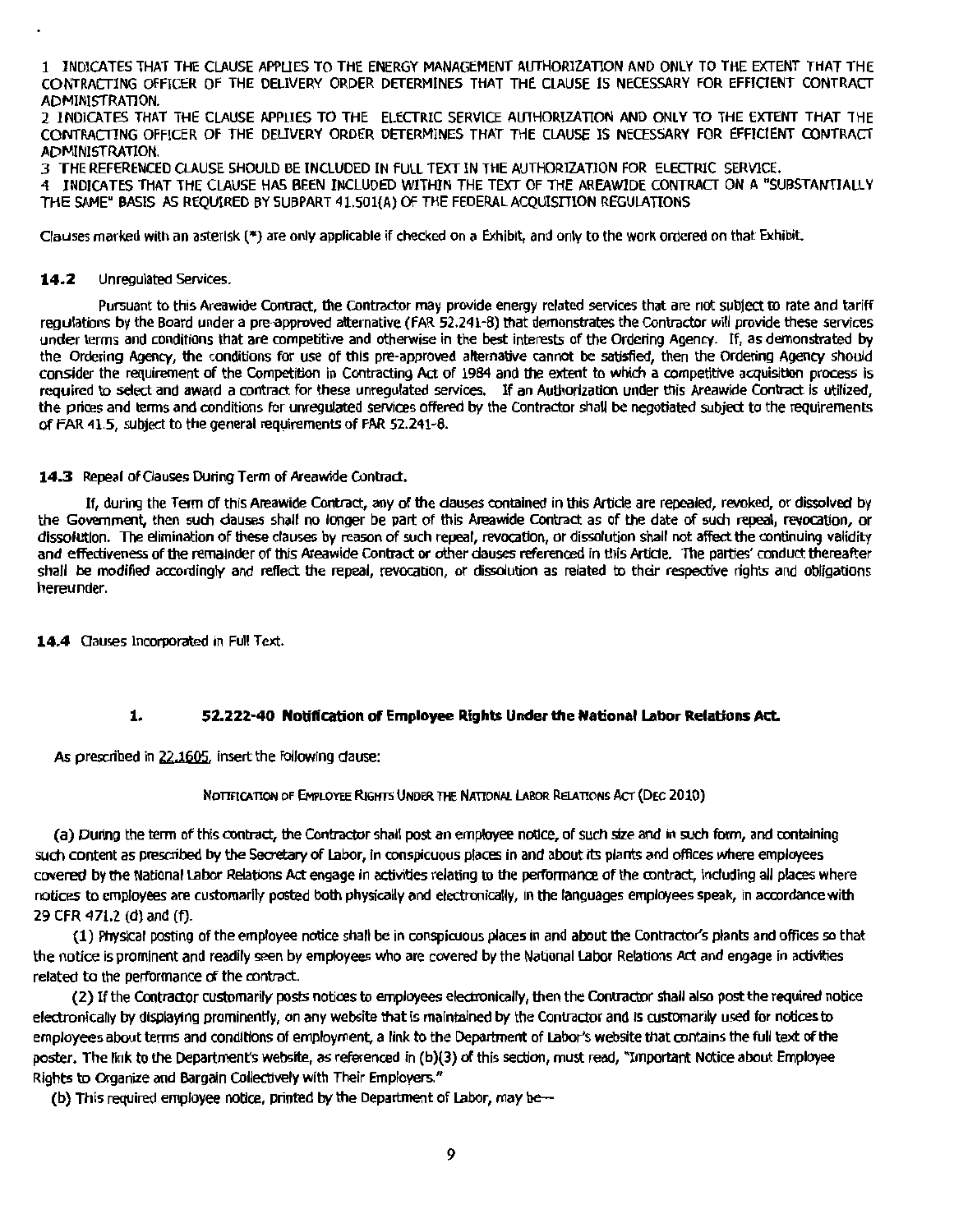(1) Obtained from the Division ol lnlerpretallons and Standards, Office of labor-Management Standards, U.S. Department of labor, 200 Constitution Avenue, NW., Room N-5609, Washington, DC 20210, (202) 693-0123, or from any field office of the Office of Labor- Management Standards or Office of Federal Contract Compliance Programs;

(2) Provided by the Federal contracting agency If requested;

(3) Downloaded from the Office of Labor-Management Standards Web site at www.dol.gov/olms/regs/compliance/E013496.htm; Or

(4) Reproduced and used as exact duplicate copies of the Department of Labor's official poster.

(c) The required text of the employee notice referred to in this clause Is located at Appendix A, Subpart A, 29 CFR Part 471. (d) The Contractor shall comply with all provisions of the employee notice and related rules, regulations, and orders of the Secretary of Labor.

(e) In the event U1at the Contractor does not comply with the requirements set forth in paragraphs (a) through (d) of this clause, this contract may be terminated or suspended in whole or in part, and the Contractor may be suspended or debarred in accordance with 29 CFR 471.14 and subpart  $9.4$ . Such other sanctions or remedies may be imposed as are provided by 29 CFR part 471, which implements Executive Order 13496 or as otherwise provided by law.

(f) Subcontracts.

(1) The Contractor shall include the substance of this Clause, including this paragraph (f}, in every subcontract that exceeds \$10,000 and will be performed wholly or partially in the United States, unless exempted by the rules, regulations, or orders of the Secretary of Labor issued pursuant to section 3 of Executive Order 13496 of January 30, 2009, so that such provisions will be binding upon each subcontractor.

(2) The Contractor shall not procure supplies or services in a way designed to avoid the applicability of Executive Order 13496 or this clause.

(3) The Contractor shall take such action with respect to any such subcontract as may be directed by the Secretary of Labor as a means of enforcing such provisions, including the imposition of sanctions for noncompliance.

(4) However, if the Contractor becomes involved in litigation with a subcontractor, or is threatened with such involvement, as a result of such direction, the Contractor may request the United States, through the Secretary of labor, to enter Into such litigation to protect the interests of the United States.

#### (End of clause)

#### 2. 52.241-7 Change in Rates or Terms and Conditions of Service for Regulated Services (FEB 1995)

The items included in Contractor's Tariff are available to the government and any Ordering Agency electronically at the Contractor's website, http://www.gvea.com/about/rates/contents/index.html.. In addition, the government and any Ordering Agency may register at the website maintained by each of the respective Regulatory Commissions (Board) for each docket opened regarding Contractor for automatic electronic notifications pertaining to that docket. Contractor shall comply with the Commission's regulatory requirements applicable to notifications to Contractor customers for changes to Contractors Tariff.

{End of clause)

#### 3. 52.252-1 Solicitation Provisions Incorporated by Reference (FEB 1998)

As prescribed in  $52.107(a)$ , insert the following provision:

SOLICITATION PROVISIONS INCORPORATED BY REFERENCE (FEB 1998)

(SEE ARTICLE 14.1)

4. The requirements of the Disputes clause at Federal Acquisition Regulation (FAR) 52.233-1 are supplemented to provide that matters lnvolvlng the Interpretation oftariffed retail rates, tariff rate schedules, and tariffed terms provided under this Areawide contract are subject to the jurisdiction and regulation of the utility rate board having jurisdiction.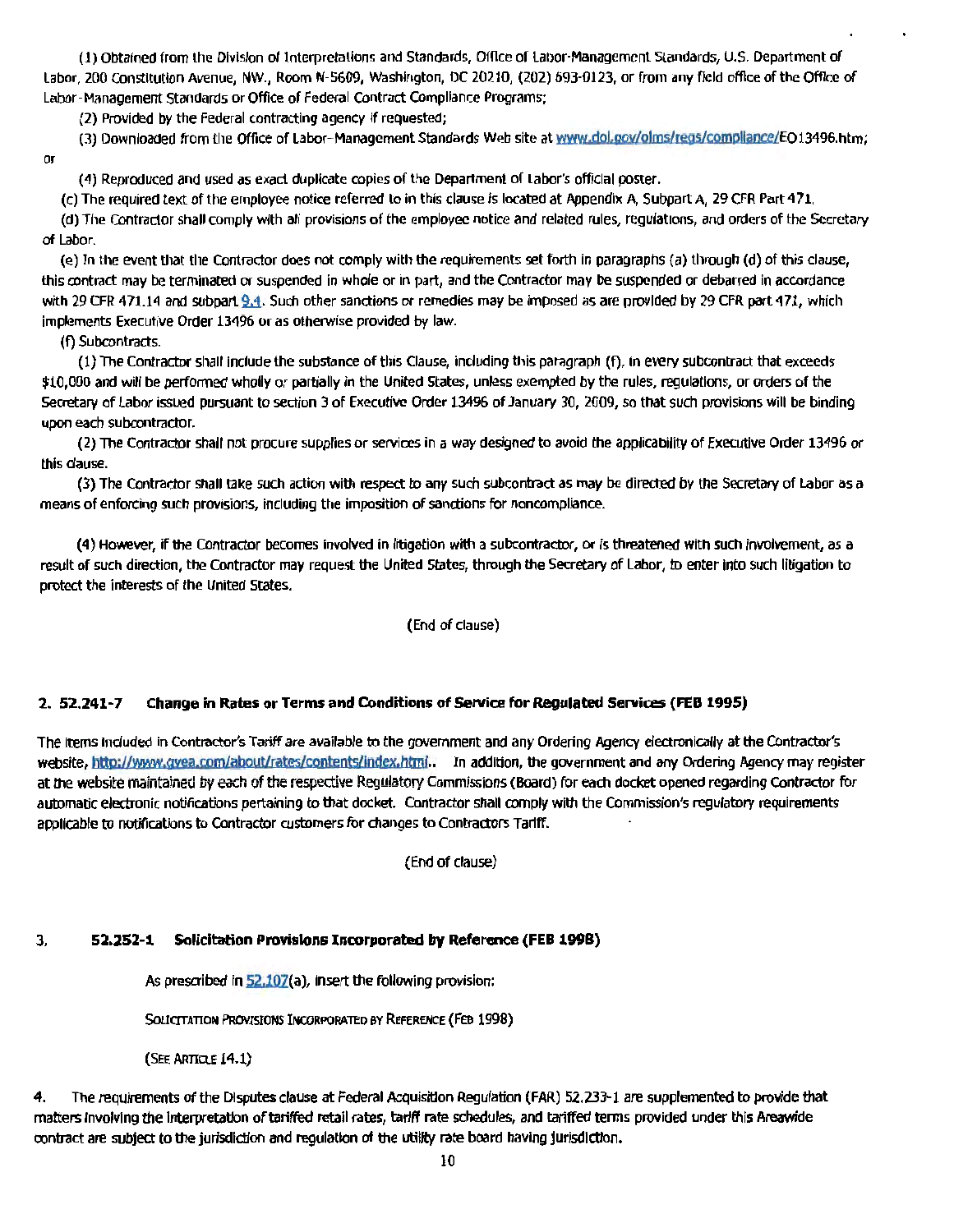#### 14.4 State Taxes.

The contract price excludes all State and local taxes levied on or measured by the contract or sales price of the services or completed supplies furnished under this contract. The Government agrees either to pay the amount of the slate or local taxes to the Contractor or provide evidence necessary to sustain an exemption from such taxes.

#### ARTICLE 15. NOTICES.

15.1. Unless specifically provided otherwise, all notices required to be provided to the Government under this Areawide Contract shall be mailed to: U. S. General Services Administration, PBS, Office of Facilities Management and Services Program; Director, Energy Division, 1800 F Slreel, NW, Room 5116, Washington, DC 20405.

15.2. All inquiries and notices to the Contractor regarding this Areawide Contract shall be mailed to; Ms. Nancy Lee, Purchasing & Facilities Manager, Golden Valley Electric Association, 758 Illinois Street, Fairbanks, AK 99707, Telephone Number: (907) 458-5854, (E-mail: nll@gvea.com) or to such other person as the Contractor may hereafter designate in writing.

15.3. The Ordering Agency shall provide GSA with a copy of all fully executed Exhibits induding any applicable attachments at the address provided in Article 15.1.

#### ARTICLE 16. UTILITY ENERGY SERVICE CONTRACTS.

16.1. Measurement and verification: Energy Conservation Measures (ECM) will not be normally considered unless a net overall energy usage or cost reduction can be demonstrated and verified. Verification standards for energy projects are established in the North-American Energy Measurement and Verification Protocol (NEMVP), published by the Department of Energy's Federal Energy Management Program (FEMP), or as agreed in the Authorization.

16.2. Unless otherwise provided by law, the following provisions shall apply:

(a} Payment for energy conservation measures, when authorized as Energy Management Service (EMS), shall be equal to the djrect cost of capital or financing amortized over a negotiated payment term commencing *on* the date of acceptance of the completed Installation;

(b) The payment term for Authorizations involving energy conservation measures should be calculated to enable the Ordering Agency's payment(s) to be lower than *the* estimated cost savings to be realized from its Implementation. In no event, however, shall this term exceed eighty percent (80%) of the useful life of the equipment/material to be installed.

16.3. Subcontracting: The Contractor may perform any or all of its requested Services through subcontractors, including its unregulated affiliates. ECM subcontractors shall be competitively selected in accordance with FAR 52.244-5 (Competition in Subcontracting) (DEC 1996) (See Article 14). subcontractor selectioo shall be based on cost, experience, past performance and other such factors as the Contractor and the Ordering Agency may mutually deem appropriate and reasonably related to the Government's minimum requirements. Upon request by the Government, the Contractor shall make available to the contracting officer all documents related to the selection of a subcontractor. In no event shall the Service be provided by subcontractors listed as excluded from Federal Procurement Programs maintained by GSA pursuant to 48 C.F.R. 9.404 in accordance with 52.209-6 (Protecting the Government's Interest when Subcontracting with Contractors Debarred, Suspended, or Proposed for Debarment (AUG 2013) (See Article 14)).

16.4. For all Authorizations involving Energy Conservation Measures, it is desirable to have a Warranty Clause that addresses the specific needs and requirements of the work being performed and equipment that is to be provided by the Contractor; however, in the absence ofa Warranty Oause in the Authorization, the following language will serve as the default Clause:

The Company shall pass through to the Agency all warranties on equipment installed or provided by it or its subcontractors on Government property with the following representation:

GOLDEN VALLEY ELECTRIC ASSOOATION ACKNOWLEDGES THAT THE UNITED STATES OF AMERICA WILL OWN OR LEASE THE EQUIPMENT ANO/OR MATERIALS BEING INSTALLED OR SUPPUEO HEREUNDER, AND, ACCORDINGLY, AGREES THAT ALL WARRANTIES SET FORTH HEREIN, OR OTHERWISE PROVIDED BY LAW IN FAVOR OF GOVERNMENT SHALL INURE ALSO TO THE BENEFIT OF THE UNITED STATES ANO THAT ALL Cl.AIMS ARISING FROM ANY BREACH OF SUOf WARRANTIES *OR* AS A RESULT OF DEFECTS IN OR REPAIRS TO SUOf EQUIPMENT OR SUPPUES MAY BE ASSERTED AGAINST GOLDEN VALLEY ELECTRIC ASSOCIATION OR MANUFACTURER DIRECTLY BY THE UNITED STATES OF AMERICA.

16.5. The Ordering Agency shall submit to GSA a copy of all preliminary energy audit results or energy conservation measure analysis for review and compliance with Federal regulations and policy. Upon written acknowledgement from GSA of receipt of the aforementioned information, a copy of which shall be provided by the Ordering Agency to the Contractor, the Ordering Agency may negotiate Task Orders with the COntractor for the Implementation of the energy conservation measures described in the preliminary documents. The Ordering Agency shall provide GSA with copies of fully executed Exhibit "B" Authorizations for any Energy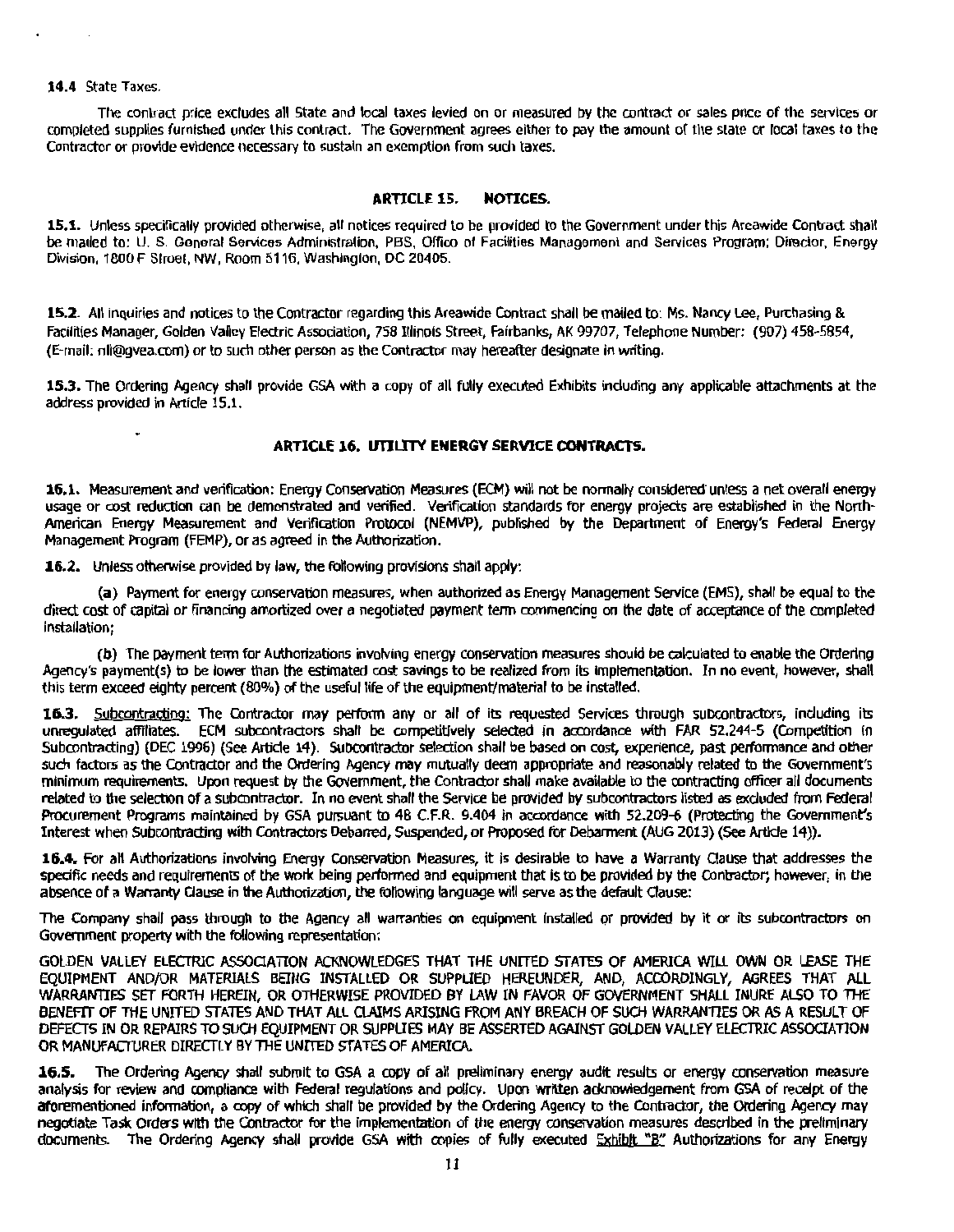Management Services resulting from confirmed/approved energy audits, including any applicable attachments, at the address provided in Article 16.1.

16.6. Contractor's Responsibilities under this Areawide Contract.

(a) The Contractor shall not provide Encrgy Management Service to Federal facilities unless the facility is a current customer or prospective customer of the regulated utility within the franchised service terrltory or the utility company providing sucti services.

(b) The work that is to be performed under the Authorization for Energy Management Services shall be limited to work resulting in a direct reduction in energy usage (see Article J.l (j)) and any modification or repair that is necessary as a direct result of the installation of the ECM.

16.7. Guaranteed Savings and Scoring of UESC's by the Ordering Agency(ies):

UESCs that meet the definition of "Energy Management Service" ("EMS") prescribed In Article 1.t(k) of this Areawide Contract, and which follow the guidance prescribed in OMB Memoranda M-12-21 and M-98-13, may be scored for budgetary purposes by the Ordering Agency(ies) on an annual basis if the UESC requires:

- (a) Energy savings performance assurances or guarantees of the savings to be generated by improvements, which must *cover*  the full cost of the federal investment for the improvements;
- (b) Measurement and verification (M&V) of savings through commissioning and retro-commissioning; and
- (c) Competition or an alternatives analysis as part of the selection process prior to entering into a UESC

16.8. In order to assure the necessary fiscal responsibility consistent with sound program management, alternatively financed UESCs should indude a plan for continued action during the contract to assure continued accomplishment of expected performance {this is referred to as a Performance Assurance or Performance Verification Plan). The level of performance assurance (M&V) and it3 associated costs should be worth the level of certainty of cost savings that the Ordering Agency reasonably deems to be necessary. Each alternatively financed UESC should have a performance assurance plan to accomplish this. Such plans should provide for the separate evaluation of each energy conservation measure and combination of measures in order to identify the appropriate level of needed perfonnance assurance activity based on the technical complexity, potential savings magnitude, and specific situation. (See Owrview of the Measurement and Verification for Federal Energy Projects Guidelines Version 2.2 or FEMP Fact Sheet - Performance Assurance for Multi-Year Contracts Under the Utility Incentive Program for further guidance.) Induslon of and compliance with the performance assurance plan in the specific project task order satisfies the requirements of Contractor under section 18.1 and 18.7.

#### ARTICLE 17. MISCELLANEOUS.

17.1. Contract administration: The Ordering Agency shall assist in the day-to-day administration of the Service being provided to it under *an* Authorization.

17.2. Anti-Deficiency: Unless otherwise authorized by Public Law or Federal Regulation, nothing contained herein shall be construed as binding the Government to expend, in any one fiscal year, any sum in excess of the appropriation made by Congress for that fiscal year in furtherance of the matter of any Authorization executed in accordance with this Areawide Contract or to involve the Government in an obligation for the future expenditure of monies before an appropriation is made (Anti~Deficlency Act, 31 U.S.C. 1341.A.1).

17.3. Obligation to Serve: Nothing contained in this Areawide Contract shall obligate the Contractor to take any action which it may consider to be detrimental to its obligations as a public utility.

17.4 Term of Authorizations: It is recognized that during the Term of this Areawide Contract, situations and/or requirements may arise where it may be desirable that the term of service to an Ordering Agency's facility extend beyond the Tenn of this Areawide Contract. In such event, the particular Authorization involved may specify a term extending beyond the Term of this Areawide Contract, provided that it Is within the contracting authority of the Ordering Agency and appropriate tennination liabillty provisions have been negotiated between the Contractor and Ordering Agency to address unamortized balances for *connection* charge or energy management service projects.

17.5. Indemnification: Any indemnification language contained in standard form agreements executed between the Ordering Agency and the Contractor shall be binding upon the Federal Government only to the extent authorized by opinions of *the* Government Accountability Office and the Federal Torts Claims Act.

17.6. Waiver of Sovereign Immunity: Any language contained in standard form agreements executed between the Ordering Agency and the Contractor shall not be construed to waive the federal government's sovereign immunity, and may not be applicable where the federal government's sovereign immunity has not otherwise been waived by statutory law.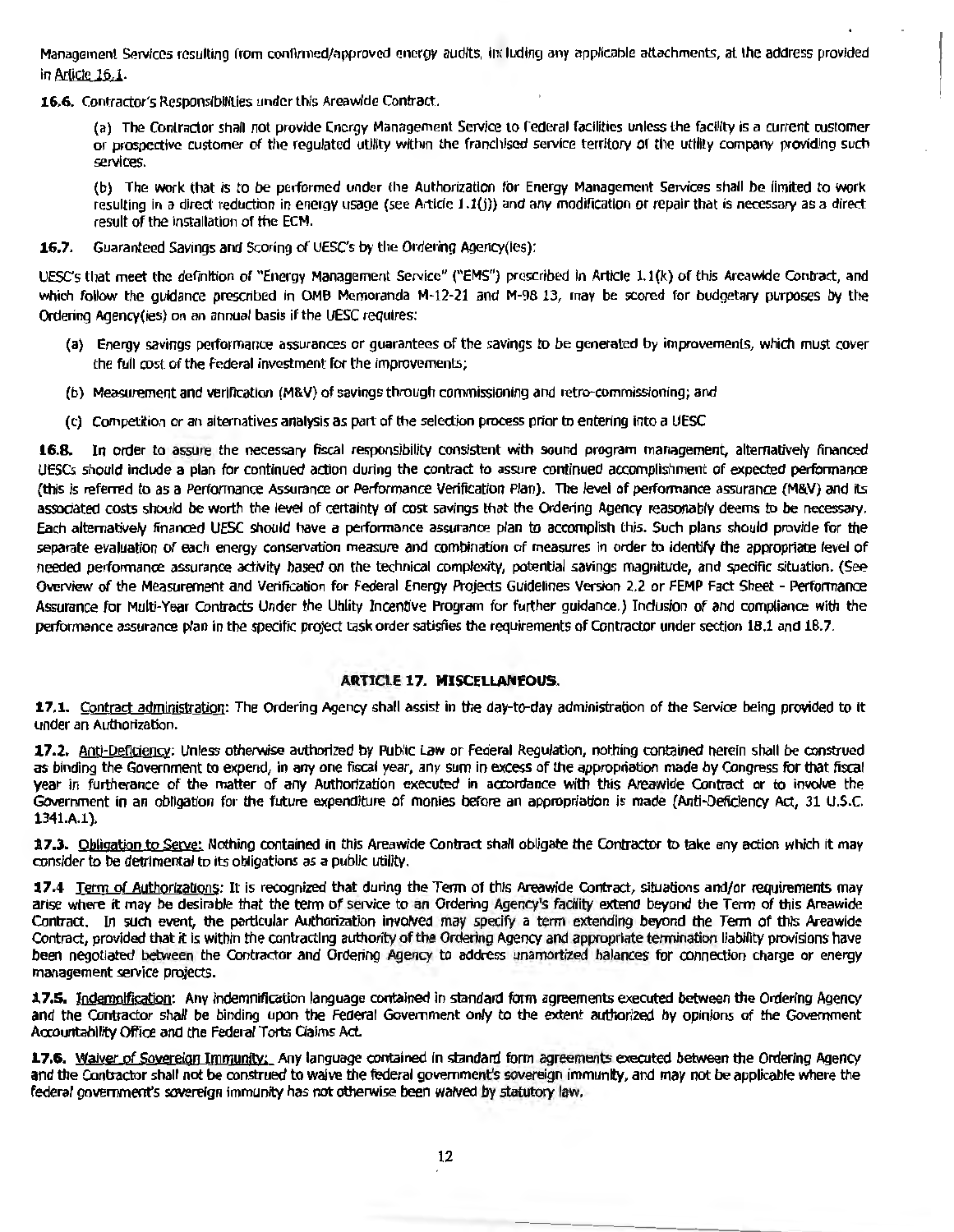17.7. Dayls Bacon Act: Since this Areawide Public Utility Contract does not involve the regulated utility company performing on a Federally funded or assisted contract for the construction, alteration, or repair of a public work and/or publlc fadlity, the Davis Bacon Act does not apply to the work to be performed by the regulated utility company in connection with the provision of regulated utility services. However, if a determination by the Department of Labor (DOL) differs, the regulated utility company will be solely responsible for any financial liability for any contrary determination by DOL.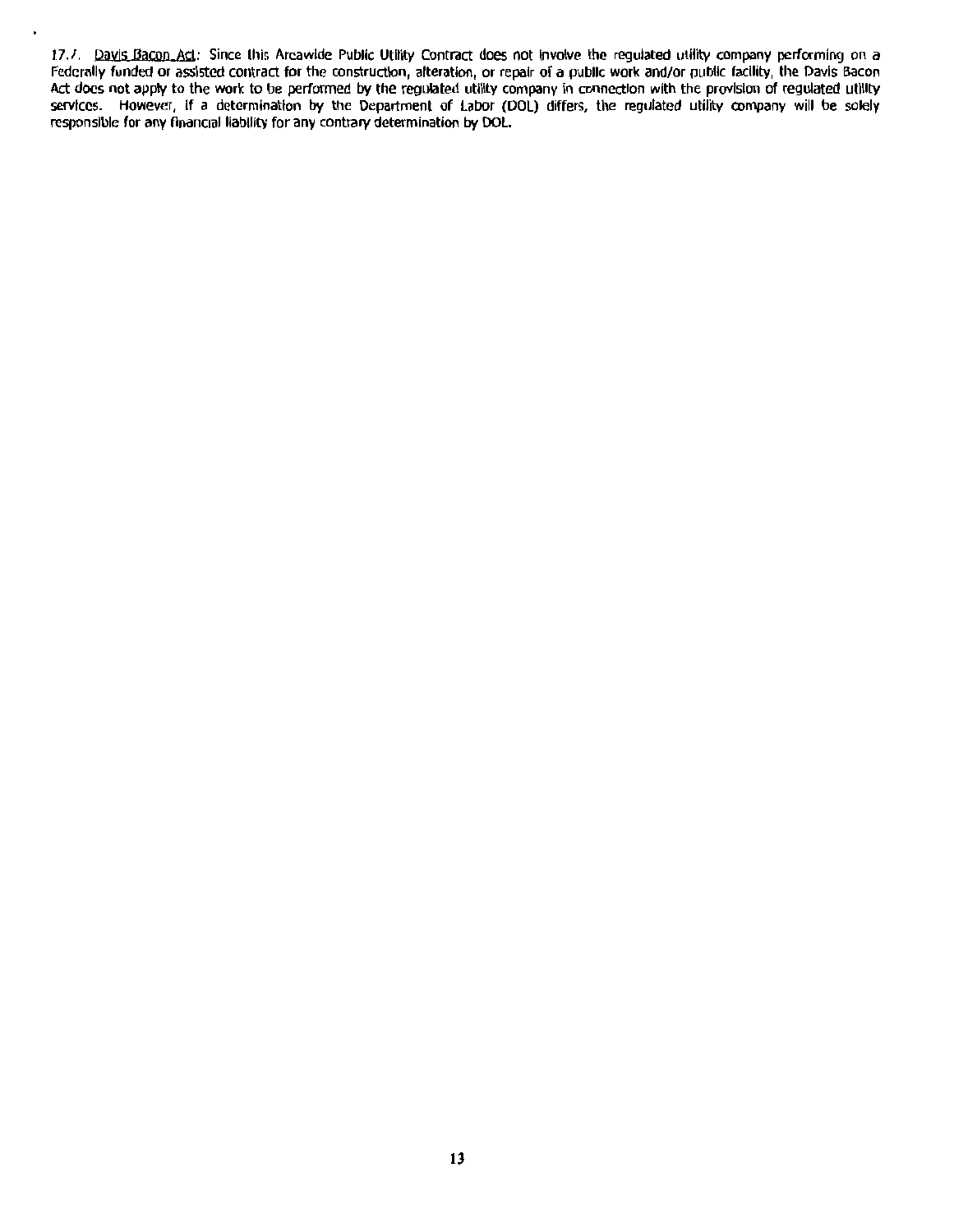IN WITNESS WHEREOF, the parties have executed this Areawide Contract as of the day and the year first above written.

UNITED STATES OF AMERICA Acting through the Administrator of General Services

 $By: \leq$ Foman  $\sim a$ 

LINDA K. KOMAN GSA, PBS, Energy Division **Contracting Officer** 

ATTEST:

 $\cdot$ 

 $\ddot{\phantom{0}}$ 

By N. STUPPARD

GSA, PBS, Energy Division

**GOLDEN VALLEY ELECTRIC ASSOCIATION** 

**Allie Continue K.RA NOTARY PUBLIC**  $\epsilon_{\text{OF Al}}$  $n_{\rm thermal}$ 

By:  $LCEC$  $MBS2$ Title:

ATTEST:

ulli<br>how admin assistant  $\mathcal{L}$ B٧ Title: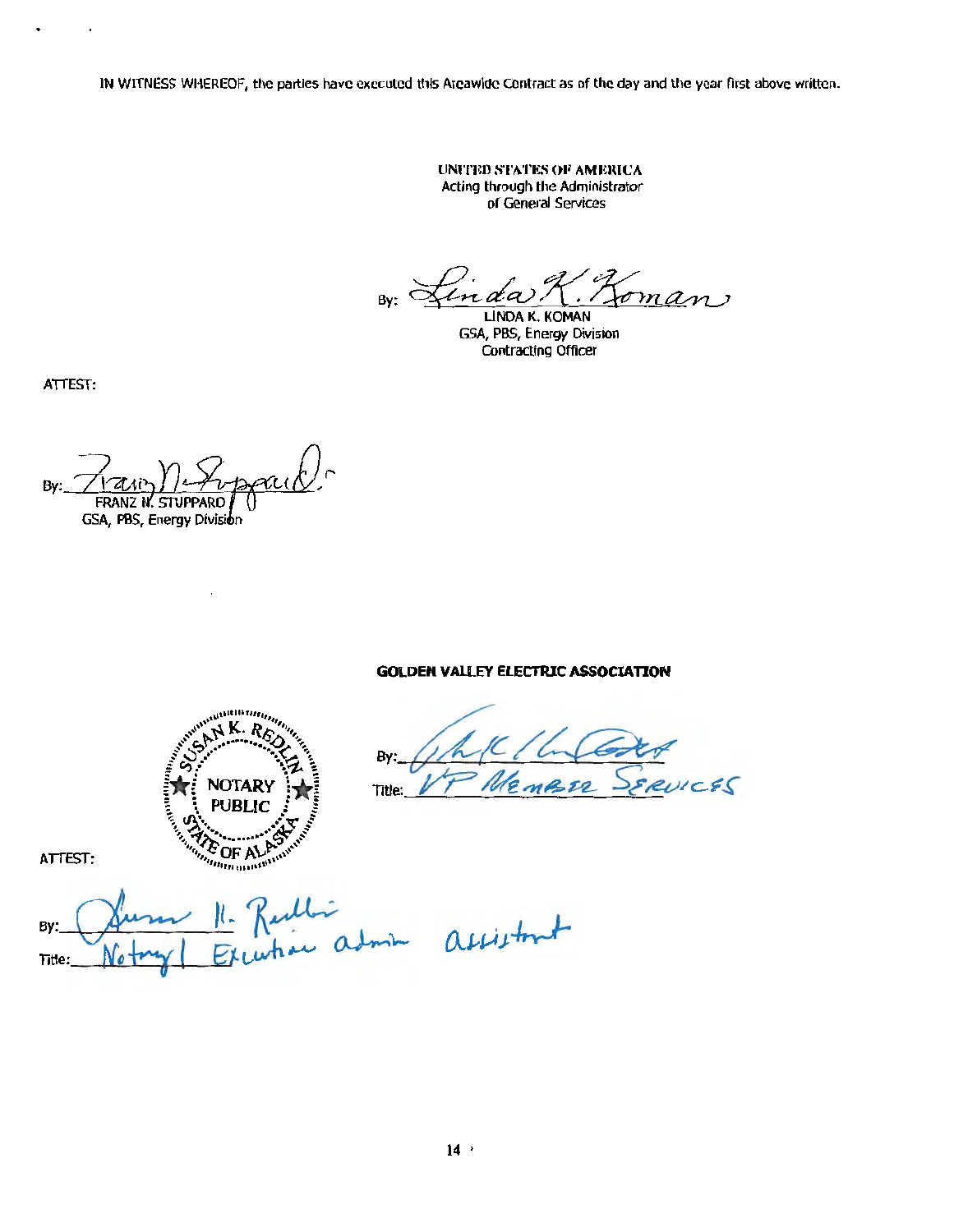CERTIFICATE<br>
I. Contract Cassociation, named as Contractor in the negotiated Areawide Public Utility Contract<br>
No. GS-OOP-16-BSD-1184; that I am the negotiated Areawide Public Utility Contract<br>
No. GS-OOP-16-BSD-1184; tha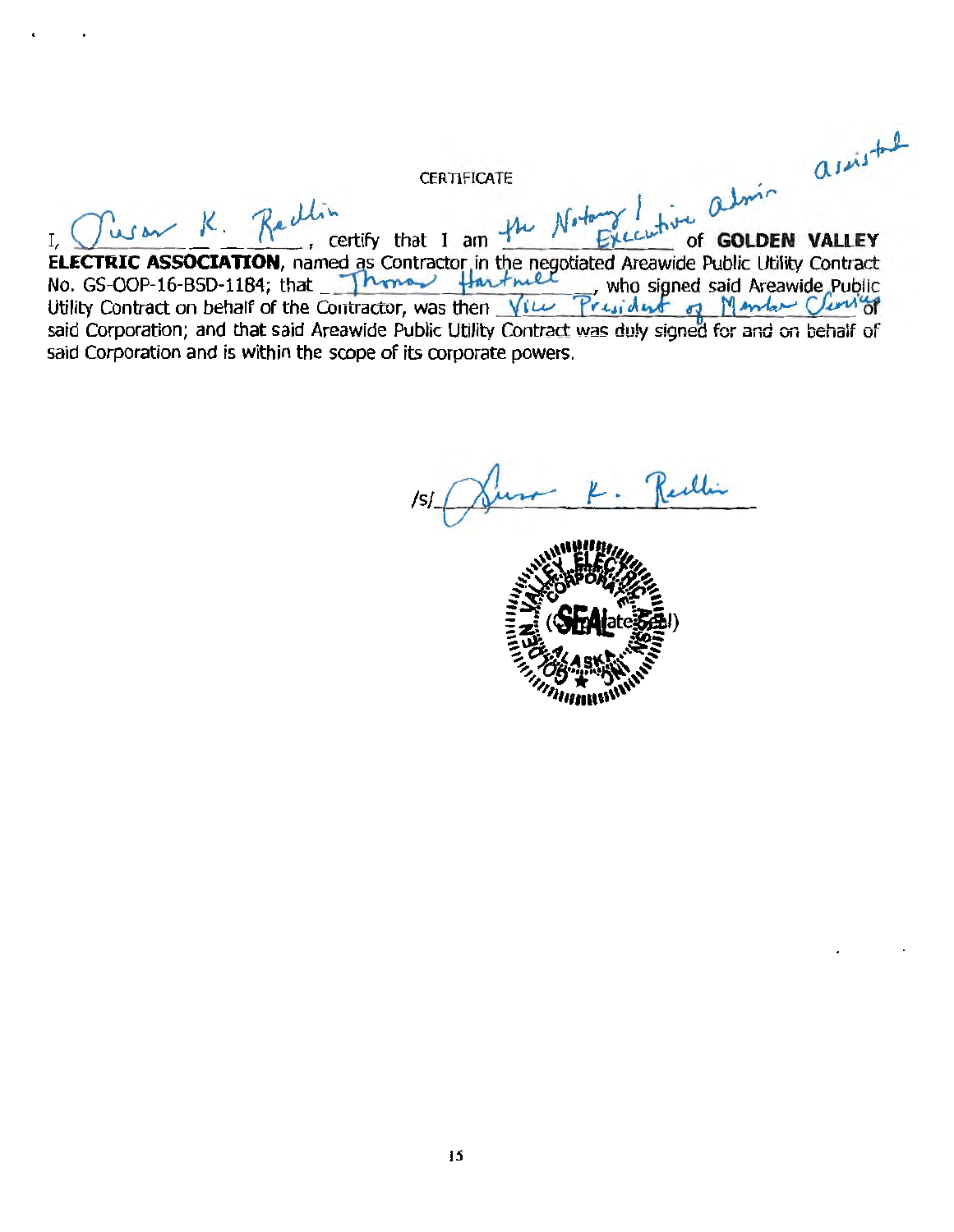#### ЕХНІВІТ "А"

×

 $\bar{\star}$ 

| Contractor's ID NO.   | (Optional) |
|-----------------------|------------|
| Ordering Agency's ID. | (Optional) |

#### **GOLDEN VALLEY ELECTRIC ASSOCIATION** AUTHORIZATION FOR ELECTRIC SERVICE, CHANGE IN ELECTRIC SERVICE, OR DISCONNECTION AND/OR TERMINATION OF ELECTRIC SERVICE UNOER **CONTRACT NO. GS-OOP-16-BSD-1184**

| Address: <b>Address:</b>             |                                                                                                                                                                                                                                                                                                                                                                     |  |
|--------------------------------------|---------------------------------------------------------------------------------------------------------------------------------------------------------------------------------------------------------------------------------------------------------------------------------------------------------------------------------------------------------------------|--|
|                                      | Pursuant to Contract No. GS-OOP-16-BSD-1184 between the Contractor and the United States Government and subject to<br>all the provisions thereof, service to the United States Government under such contract shall be rendered or modified as hereinafter<br>stated. Contract Article 2 and 4 shall be followed for the initiation of service under this contract. |  |
|                                      |                                                                                                                                                                                                                                                                                                                                                                     |  |
|                                      | NATURE OF SERVICE: □ Connect, □ Change, □ Disconnect, □ Continue Service, □ DSM Work,<br>□ Line Extension, Alteration, Relocation, or Relnforcement, □ Special Facilities                                                                                                                                                                                           |  |
| OTHER TERMS AND CONDITIONS:          |                                                                                                                                                                                                                                                                                                                                                                     |  |
| point of delivery: .                 | Attach any other relevant terms and conditions under which service will be provided.<br>the control of the control of the control of                                                                                                                                                                                                                                |  |
|                                      | TERM OF SERVICE: From ____________________through ________________.                                                                                                                                                                                                                                                                                                 |  |
|                                      | SERVICE HEREUNDER SHALL BE UNDER RATE SCHEDULE NO. ______________________*, Hereafter amended or modified by<br>the regulatory body having jurisdiction. (see article 5 of this contract.)                                                                                                                                                                          |  |
|                                      | ESTIMATED DEMAND: KW                                                                                                                                                                                                                                                                                                                                                |  |
|                                      | ESTIMATED ANNUAL SERVICE COST: \$                                                                                                                                                                                                                                                                                                                                   |  |
|                                      |                                                                                                                                                                                                                                                                                                                                                                     |  |
|                                      | ACCOUNTING AND APPROPRIATION DATA FOR SERVICE: __________________________________                                                                                                                                                                                                                                                                                   |  |
|                                      | CLAUSES INCORPORATED BY REFERENCE (Check applicable clauses):                                                                                                                                                                                                                                                                                                       |  |
| $(1)$ 52.211-10                      | Commencement, Prosecution and Completion of Work (APR 1984)                                                                                                                                                                                                                                                                                                         |  |
| $(2)$ <sub>--</sub> 52.236-5         | Material and Workmanship (APR 1984)                                                                                                                                                                                                                                                                                                                                 |  |
| $(3)$ 52.241-4<br>$(4)$ 52.241-3     | Change in Class of Service (FEB 1995)<br>Scope and Duration of Contract (FEB 1995)                                                                                                                                                                                                                                                                                  |  |
| $(5)$ 52.241-5                       | Contractor's Facilities (FEB 1995)                                                                                                                                                                                                                                                                                                                                  |  |
| $(6)$ 52.241-7                       | Change in Rates or Terms and Conditions of Service for Regulated Services (FEB 1995) (Use Full Text of<br>Clause)                                                                                                                                                                                                                                                   |  |
| $(7)$ 52,241-11                      | Multiple Service Locations (FEB 1995)                                                                                                                                                                                                                                                                                                                               |  |
|                                      | (8) 52.243-1 Changes-Fixed Price (AUG 1987)                                                                                                                                                                                                                                                                                                                         |  |
| $(9)$ 52.249 $-$                     | Default (______________) (Specify appropriate Clause)                                                                                                                                                                                                                                                                                                               |  |
|                                      | BILLS WILL BE RENDERED TO THE ORDERING AGENCY FOR PAYMENT AT THE FOLLOWING ADDRESS:                                                                                                                                                                                                                                                                                 |  |
|                                      | copies.<br>in l                                                                                                                                                                                                                                                                                                                                                     |  |
| Agency.                              | The foregoing shall be effective upon the return of the fully executed onginal Authorization by the Contractor to the ordenng                                                                                                                                                                                                                                       |  |
| ACCEPTED:                            |                                                                                                                                                                                                                                                                                                                                                                     |  |
| (Ordering Agency)                    | <b>GOLDEN VALLEY ELECTRIC ASSOCIATION</b><br>(Contractor)                                                                                                                                                                                                                                                                                                           |  |
|                                      |                                                                                                                                                                                                                                                                                                                                                                     |  |
| <b>Authorized Signature</b><br>By __ | By: <b>Authorized Signature</b>                                                                                                                                                                                                                                                                                                                                     |  |
|                                      |                                                                                                                                                                                                                                                                                                                                                                     |  |
|                                      |                                                                                                                                                                                                                                                                                                                                                                     |  |
| Date:________________________        |                                                                                                                                                                                                                                                                                                                                                                     |  |

\*\* If necessary, attach and make part hereof supplemental agreements or sheets that cover required connection or extension charges and special facilities or service arrangements. (See Article 5 of this Contract for instructions.)

NOTE: A fully executed copy of this Authorization shall be transmitted by the ordering Agency to the Public Utilities Division (PMAA), General Services<br>Administration, Washington, DC 20405.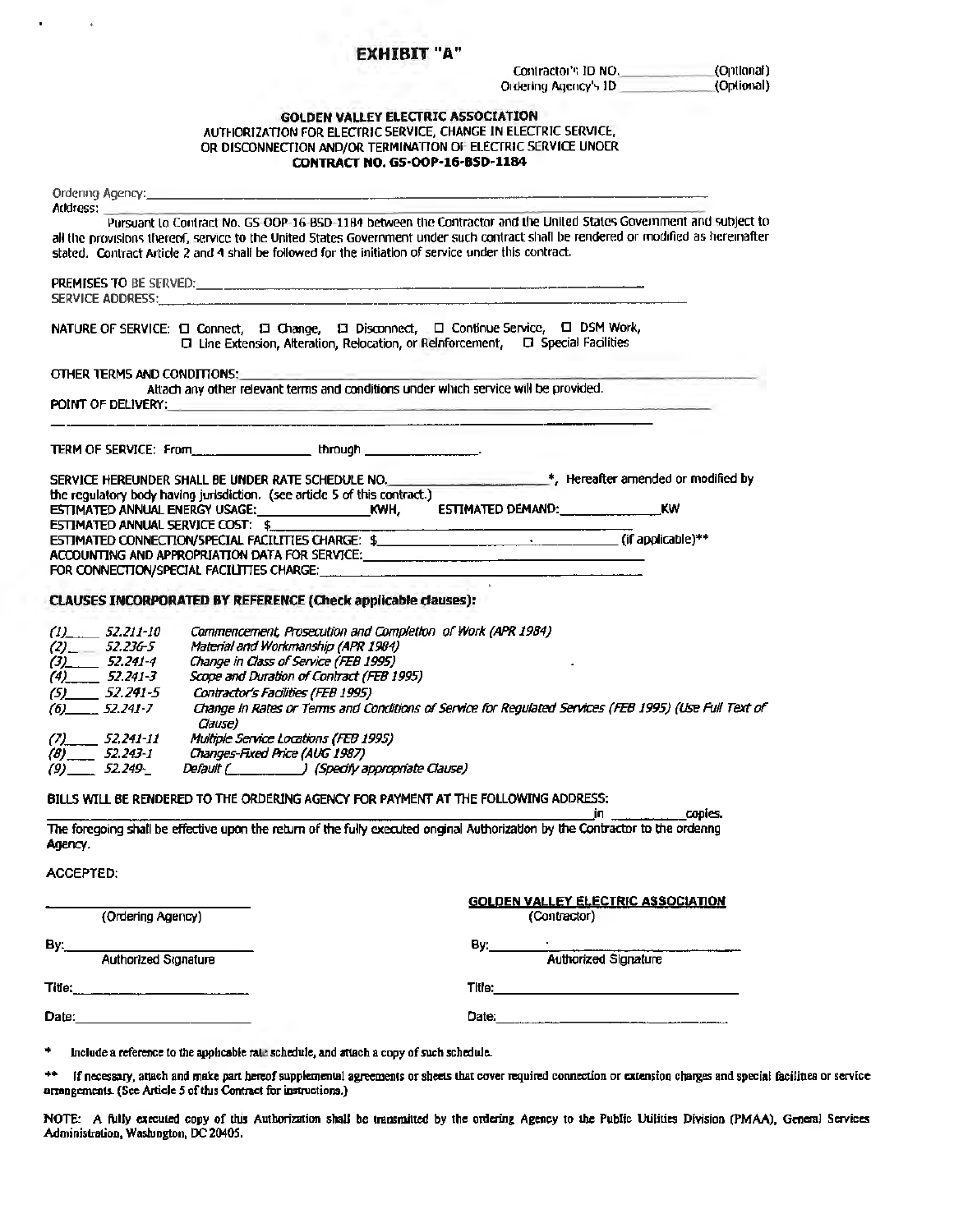## ЕХНІВІТ "В"

 $\bullet$ 

 $\ddot{\phantom{0}}$ 

| Contractor's ID NO.      | (Ontional) |  |
|--------------------------|------------|--|
| Ordering Agency's ID NO_ | (Optional) |  |

# **GOLDEN VALLEY ELECTRIC ASSOCIATION<br>AUTHORIZATION FOR, OR TERMINATION OF, ENERGY MANAGEMENT SERVICES**

|                                                                        | CONTRACT NO. GS-OOP-16-BSD-1184                                                                                                                                                                                                                                                       |                                                                                  |                                                             |
|------------------------------------------------------------------------|---------------------------------------------------------------------------------------------------------------------------------------------------------------------------------------------------------------------------------------------------------------------------------------|----------------------------------------------------------------------------------|-------------------------------------------------------------|
| Ordering Agency                                                        |                                                                                                                                                                                                                                                                                       |                                                                                  |                                                             |
| Address:                                                               | Pursuant to Contract No. GS-OOP-16-BSD-1184 between the Contractor and the United States Government and subject to all the provisions                                                                                                                                                 |                                                                                  |                                                             |
|                                                                        | thereof, service to the United States Government under such contract shall be rendered or modified as bereinafter stated. Contract Articles 2 and                                                                                                                                     |                                                                                  |                                                             |
| 4 shall be followed for the initiation of service under this contract. |                                                                                                                                                                                                                                                                                       |                                                                                  |                                                             |
|                                                                        |                                                                                                                                                                                                                                                                                       |                                                                                  |                                                             |
| <b>SERVICE ADDRESS:</b>                                                |                                                                                                                                                                                                                                                                                       |                                                                                  |                                                             |
| NATURE OF SERVICE:                                                     | <b>D</b> Preliminary Energy Audit<br>□ ECP Engineering & Design Study<br><b>ID</b> Demand Side Management (DSM) Project<br><b>D</b> Other (See Remarks Below)                                                                                                                         | <b>ECP Feasibility Study</b><br>□ Energy Conservation Project (ECP) Installation |                                                             |
| Commission. (See Article 5 of this contract.)                          | SERVICE HEREUNDER shall be provided consistent with the Contractor's applicable tariffs, rates, rules, regulations, riders, practices, and/or<br>terms and conditions of service, as modified, amended or supplemented by the Contractor and approved, to the extent required, by the |                                                                                  |                                                             |
| <b>POINT OF DELIVERY:</b>                                              |                                                                                                                                                                                                                                                                                       |                                                                                  |                                                             |
| <b>ESTIMATED PROJECT COST: \$</b>                                      | $\overline{a}$ and $\overline{a}$ and $\overline{a}$ and $\overline{a}$                                                                                                                                                                                                               |                                                                                  |                                                             |
|                                                                        | ACCOUNTING AND APPROPRIATION DATA: ACCOUNTING AND APPROPRIATION DATA:                                                                                                                                                                                                                 |                                                                                  |                                                             |
| <b>LIST OF ATTACHMENTS:</b>                                            |                                                                                                                                                                                                                                                                                       |                                                                                  |                                                             |
| <b>C</b> General Conditions                                            | <b>E</b> Payment Provisions                                                                                                                                                                                                                                                           | $\Box$ Special Requirements                                                      | <b>D</b> Economic Analysis                                  |
| D Facility/Site Plans<br><b>C</b> Design Drawings                      | $\Box$ Historical Data<br>$\Box$ Design Specifications                                                                                                                                                                                                                                | $\Box$ Utility Usage History<br>$\Box$ Certifications                            | <b>ECP Feasibility Study</b><br>$\Box$ Commission Schedules |
|                                                                        |                                                                                                                                                                                                                                                                                       |                                                                                  |                                                             |
|                                                                        | CLAUSES INCORPORATED BY REFERENCE (Check applicable clauses):                                                                                                                                                                                                                         |                                                                                  |                                                             |
| $(D_{11} = 52.211 - 10$<br>$(2)$ $52,232-5$                            | Commencement, Prosecution and Completion of Work (APR 1984)<br>Payments under Fixed-Price Construction Contracts (SEP 2002) -- Supersedes                                                                                                                                             |                                                                                  |                                                             |
|                                                                        | provisions of payment clauses in Article 14.                                                                                                                                                                                                                                          |                                                                                  |                                                             |
| 52.2332-27<br>(3)                                                      | Prompt Payment for Construction Contracts (FEB 2002)                                                                                                                                                                                                                                  |                                                                                  |                                                             |
| $(4)$ 52.236-5                                                         | Material and Workmanship (APR 1984)                                                                                                                                                                                                                                                   |                                                                                  |                                                             |
| $(5)$ 52.241-8                                                         | Change in Rates or Terms and Conditions of Service far Unregulated Services<br>(FEB 1995) (Use full Text of Clause)                                                                                                                                                                   |                                                                                  |                                                             |
| 52.243-1<br>(6)                                                        | Changes-Fixed Price (AUG 1987)                                                                                                                                                                                                                                                        |                                                                                  |                                                             |
| $(7)$ 52.249.                                                          | Default (Specify appropriate Clause)<br>In addition, the Contracting Officer negotiating the terms and conditions under this authorization shall supplement the above-referenced clauses                                                                                              |                                                                                  |                                                             |
| with clauses for the appropriate type of contract.                     |                                                                                                                                                                                                                                                                                       |                                                                                  |                                                             |
| <b>REMARKS:</b>                                                        |                                                                                                                                                                                                                                                                                       |                                                                                  |                                                             |
|                                                                        |                                                                                                                                                                                                                                                                                       |                                                                                  |                                                             |
|                                                                        |                                                                                                                                                                                                                                                                                       |                                                                                  |                                                             |
| <b>ACCEPTEO:</b>                                                       |                                                                                                                                                                                                                                                                                       |                                                                                  |                                                             |
| (Ordering Agency)                                                      |                                                                                                                                                                                                                                                                                       | (Contractor)                                                                     | <u>GOLDEN VALLEY ELECTRIC ASSOCIATION</u>                   |
|                                                                        |                                                                                                                                                                                                                                                                                       |                                                                                  |                                                             |
| By:<br>Authorized Signature                                            |                                                                                                                                                                                                                                                                                       | By:                                                                              | Authorized Signature                                        |
|                                                                        |                                                                                                                                                                                                                                                                                       | <b>Title:</b> ______________________                                             |                                                             |
|                                                                        |                                                                                                                                                                                                                                                                                       |                                                                                  |                                                             |
|                                                                        |                                                                                                                                                                                                                                                                                       |                                                                                  |                                                             |

NOTE: A fully executed copy of this Authorization shall be transmitted by the ordering Agency to the Public Utilities Division (PMAA), General Services<br>Administration, Washington, DC 20405.